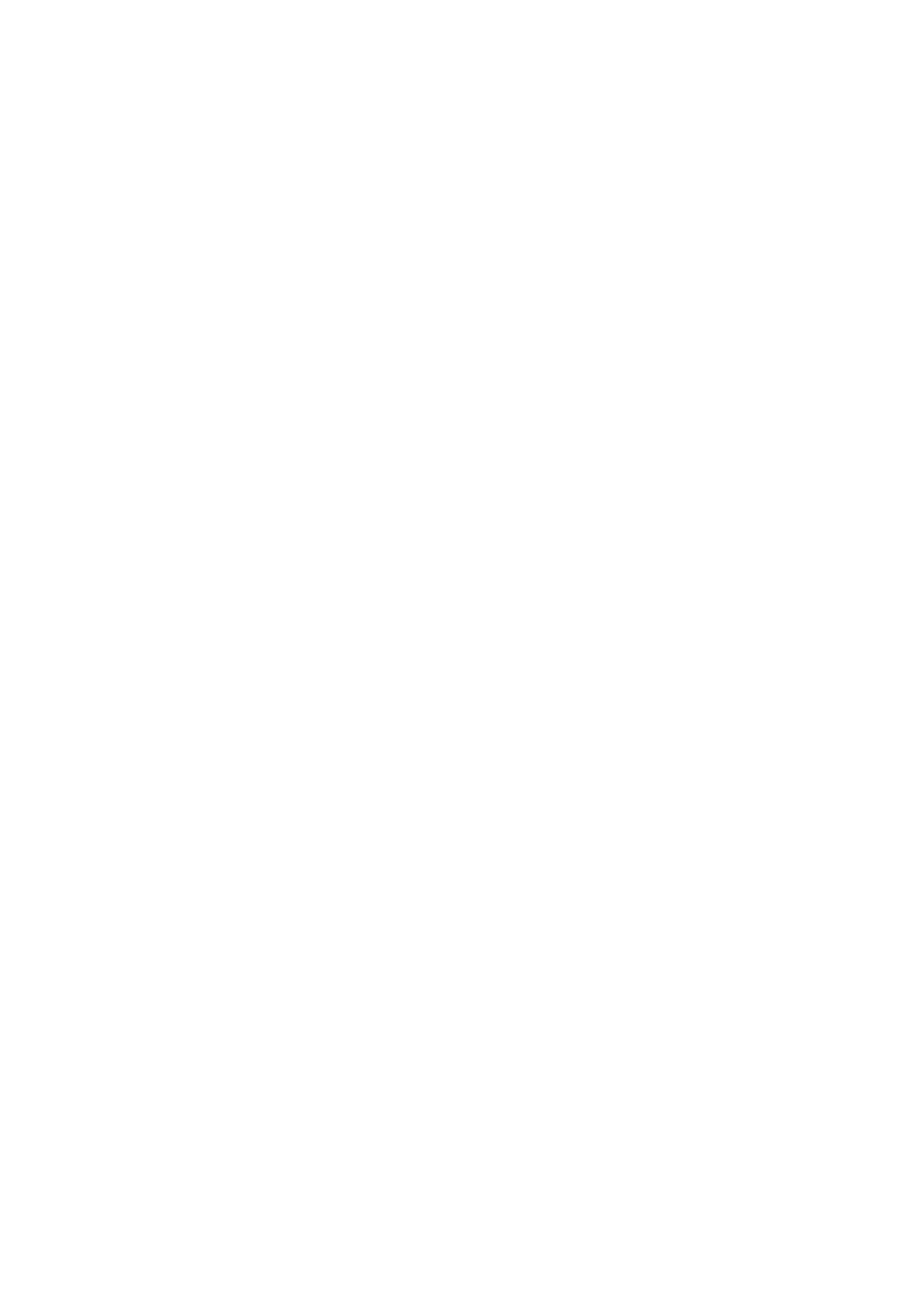# **Summary**

I am pleased to present my summary report to the Trustee of Maritime Super on the actuarial investigations carried out in respect of the defined benefit liabilities of the Fund as at 30 June 2020.

Five separate investigation reports have been prepared in respect of the defined benefit liabilities for each of the following Sections of Maritime Super:

- DB Contributing and DB Non-Contributing members of Section A;
- Section B:
- Section C;
- Section E; and
- Section F

This Summary sets out the key results and recommendations contained in this report.

## **Solvency**

The solvency measures as at 30 June 2020 and 30 June 2018 are also shown below:

## *Vested Benefits Index*

| <b>Section</b>                                                   |        | 30 June 2020 30 June 2018 |
|------------------------------------------------------------------|--------|---------------------------|
| DB Contributing and DB Non-<br>Contributing members of Section A | 109.2% | 110.6%                    |
| Section B                                                        | 113.5% | 108.7%                    |
| Section C                                                        | 104.9% | 109.2%                    |
| Section F                                                        | 101.2% | 115.5%                    |
| Section F                                                        | 114.0% | 122.1%                    |
| <b>Total Defined Benefits</b>                                    | 111.7% | 109.7%                    |

# **Contents**

## **Summary**

### **Introduction**

Scope Background Previous Actuarial Investigation Limitations

#### **Solvency**

Solvency measures

#### **Funding**

Vested Benefit Projection Summary

### **Other Matters**

Investments Shortfall Limit Insurance

## **Additional information**

Summary of Data Funding Method, Assumptions and **Experience** Section Summary

Throughout this report the following terms are used:

**Fund Maritime Super**

**Trustee Maritime Super Pty Ltd, the Trustee of Maritime Super**

**Trust Deed or Rules The Fund's Trust Deed dated 1 March 2009**

**The Investigation Date or Valuation Date 30 June 2020**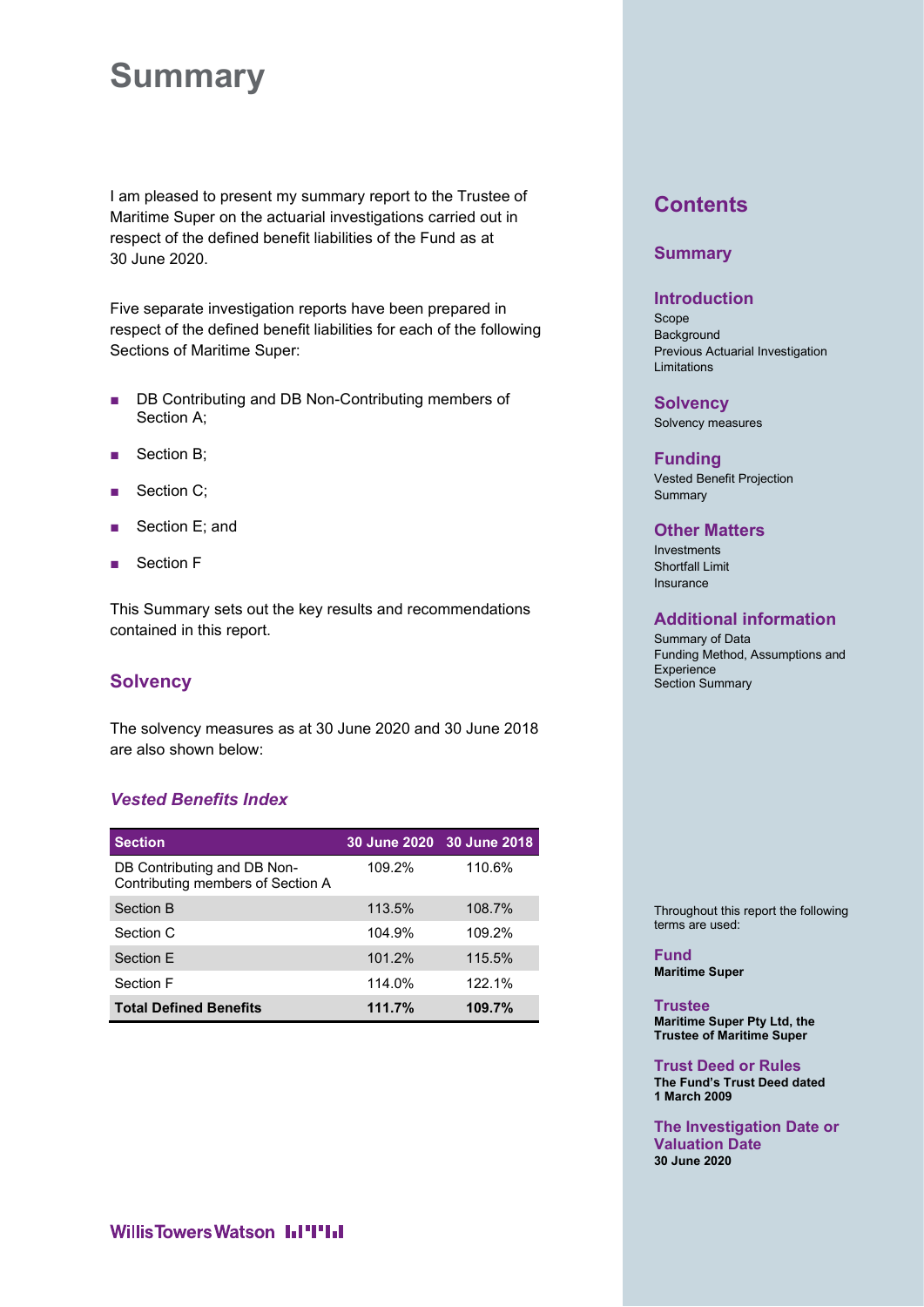## *Present Value Accrued Benefits Index*

| <b>Section</b>                                                   | 30 June 2020 | 30 June 2018 |
|------------------------------------------------------------------|--------------|--------------|
| DB Contributing and DB Non-<br>Contributing members of Section A | 124.3%       | 120.9%       |
| Section B                                                        | 113.0%       | 108.5%       |
| Section C                                                        | 104.8%       | 108.9%       |
| Section F                                                        | 101.2%       | 118.0%       |
| Section F                                                        | 102.3%       | 110.1%       |
| <b>Total Defined Benefits</b>                                    | 112.1%       | 110.2%       |

## **Funding**

I recommend the following contributions for the period commencing 1 July 2020:

| <b>Section</b>                                                            | <b>Recommended Contributions</b>                                                                                                                                                                                                                                                                                                                                                                                                             |
|---------------------------------------------------------------------------|----------------------------------------------------------------------------------------------------------------------------------------------------------------------------------------------------------------------------------------------------------------------------------------------------------------------------------------------------------------------------------------------------------------------------------------------|
| DB Contributing<br>and DB Non-<br>Contributing<br>members of<br>Section A | Employers: 12.6% of Classification Base Wage<br>Employees: 4.8% of Classification Base Wage                                                                                                                                                                                                                                                                                                                                                  |
| Section B                                                                 | No additional contributions required for the defined<br>benefit quarantee.                                                                                                                                                                                                                                                                                                                                                                   |
| Section C                                                                 | 15% of Salaries; plus<br>In respect of any exiting members with Employer<br>consent for a retirement between ages 55 and 60, or<br>as a consequence of retrenchment, an amount to<br>maintain the financial position of the fund equal to the<br>difference between the benefit paid and the vested<br>benefit multiplied by the vested benefit index as<br>measured at the most recent quarter end (if positive)<br>plus contributions tax. |
| Section F                                                                 | Additional contributions in respect of defined benefit<br>liabilities are not required,                                                                                                                                                                                                                                                                                                                                                      |
| Section F                                                                 | 22.5% of Salaries; plus<br>When a member elects to receive a lifetime pension<br>on retirement, an additional contribution equal to the<br>difference between the value of the pension and the<br>value of the member's vested (i.e. allowing for 30%<br>pension election).                                                                                                                                                                  |

In addition, I continue to recommend that the Employers contribute at the required amounts to meet any Superannuation Guarantee, contractual or any other obligations in respect of accumulation liabilities in the Fund.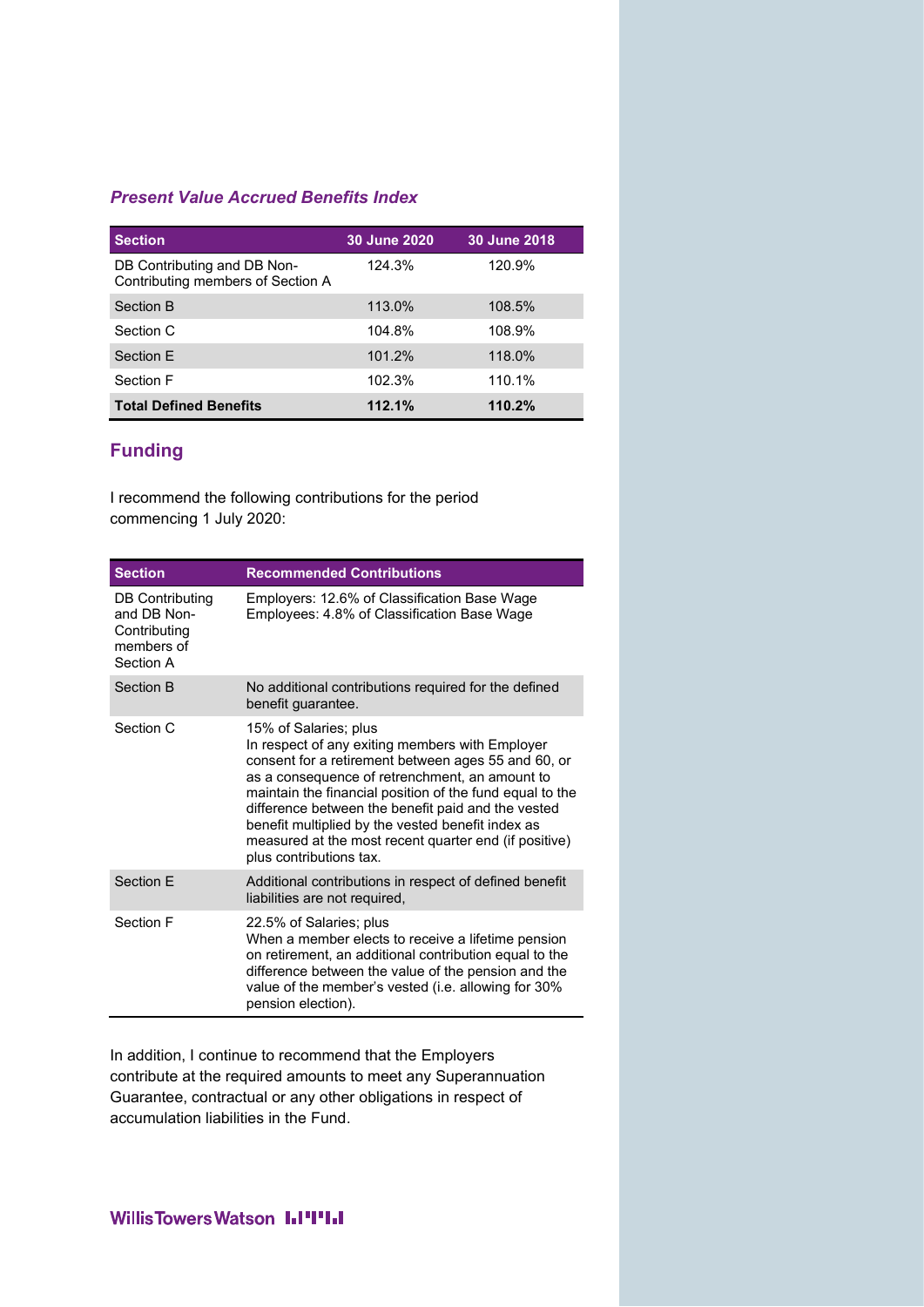# **Summary**

# **Other Matters involving Actuarial Oversight**

I further recommend that:

■ The Trustee make the following arrangements in respect of the Shortfall Limit for each Section;

| <b>Section</b>                                                     | <b>Recommended Shortfall Limit</b>                                                                                                  |
|--------------------------------------------------------------------|-------------------------------------------------------------------------------------------------------------------------------------|
| DB Contributing and<br>DB Non-Contributing<br>members of Section A | Retain Shortfall Limit of 98%                                                                                                       |
| Section B                                                          | Retain Shortfall Limit of 98%                                                                                                       |
| Section C                                                          | Retain Shortfall Limit of 98%                                                                                                       |
| Section F                                                          | I recommend that the Shortfall I imit be increased<br>from 97% to 100% as all members of the Section<br>are now lifetime pensioners |
| Section F                                                          | <b>Retain Shortfall Limit of 99%</b>                                                                                                |

- The Trustee monitor the financial position of the Sections quarterly throughout the following investigation period, with results reviewed by the Actuary;
- The Trustee obtain a letter from the Actuary in the intervening years between regular actuarial investigations which reports to the Trustee on the vested benefit position of the Sections; and
- Current external insurance arrangements for death and disablement benefits be retained.

The next actuarial investigation in respect of the defined benefit liabilities of the Fund should be conducted with an effective date no later than 30 June 2022. The recommended employer contribution rates will be reviewed at that time or at an earlier date if considered appropriate as a consequence of the regular review of the VBI or as required by legislation.

I am not aware of any event since 30 June 2020 that warrants review of the recommendations in this report.

Us Ptu

Fellow of the Institute of Actuaries of Australia Chris Porter

10 December 2020

### **ABN 45 002 415 349 AFSL 229921**

DO: EC | TR/ CR/ER: CJP Level 4, 555 Bourke Street, Melbourne VIC 3000

## **Willis Towers Watson I.I'I'I.I**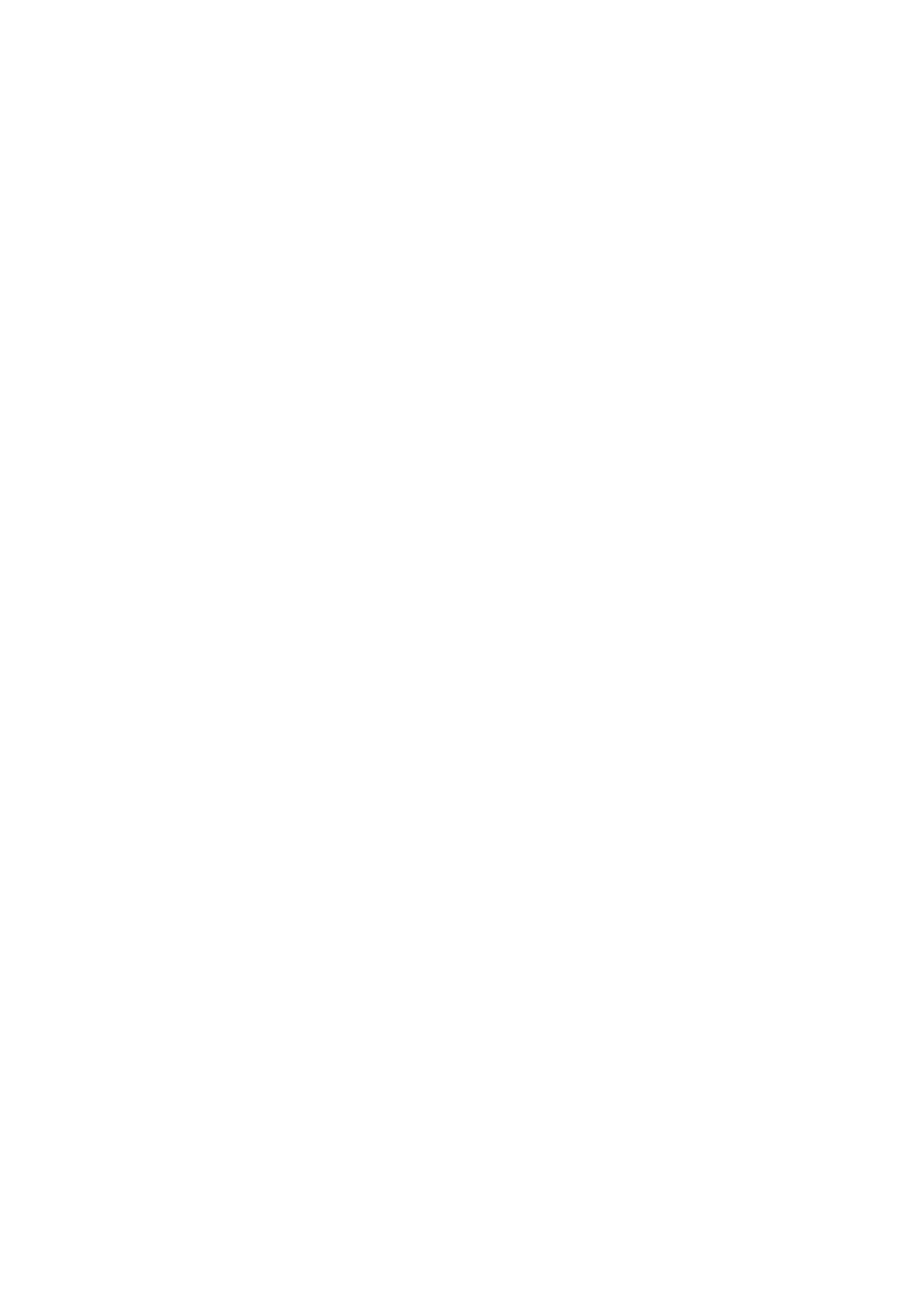# **Introduction**

## **Scope**

This report represents a summary of the results of the actuarial investigations of the Fund which have been prepared effective 30 June 2020 for Maritime Super Pty Ltd, Trustee of Maritime Super by the actuary to the Fund, Chris Porter, FIAA. The results of the investigation are presented in separate reports for each Section of the Fund.

The Trust Deed governing the Fund requires an actuarial investigation and report to be due at least every three years. Under subparagraph 14(d) of Prudential Standard SPS 160 Defined Benefit Matters, APRA has determined that the Trustee require regular actuarial investigations of the Fund to be made every two years.

This investigation is primarily interested in the defined benefit liabilities of the Fund, and unless otherwise specified, this report relates only to such defined benefit liabilities. The Defined Contribution liabilities of the Fund, including those that relate to defined benefit members, are fully funded and do not impact upon the Defined Benefit liabilities. No investigation is required regarding the Defined Contribution liabilities, although in my recommendations I have continued to recommend that the Employers contribute to meet any Superannuation Guarantee, contractual or any other obligations in respect of such liabilities.

The purpose of this report is to provide a summary of the key information and recommendations set out in the actuarial investigations for the benefit of the Trustee. As such this report does not comply with Professional Standard 400, dated March 2020, issued by the Institute of Actuaries of Australia and does not meet the requirements of a report prepared for the purposes of APRA Prudential Standard SPS 160. We confirm, however, that the separate actuarial investigation reports provided for each of the respective Sections have been prepared in accordance with these requirements.

## **Background**

The Fund is covered by a Trust Deed which was consolidated as at 1 March 2009 and subsequent amendments. The Fund is a complying superannuation fund for the purposes of the Superannuation Industry (Supervision) Act (SIS Act) and for taxation purposes.

The Fund is composed of three Divisions. These Divisions provide a mixture of accumulation-based benefits, defined benefits, allocated pensions, fixed term pensioners and lifetime pensioners. This actuarial investigation is conducted with respect to the members with defined benefits within the following Divisions.

- **General Division** 
	- Section E members
	- Section F members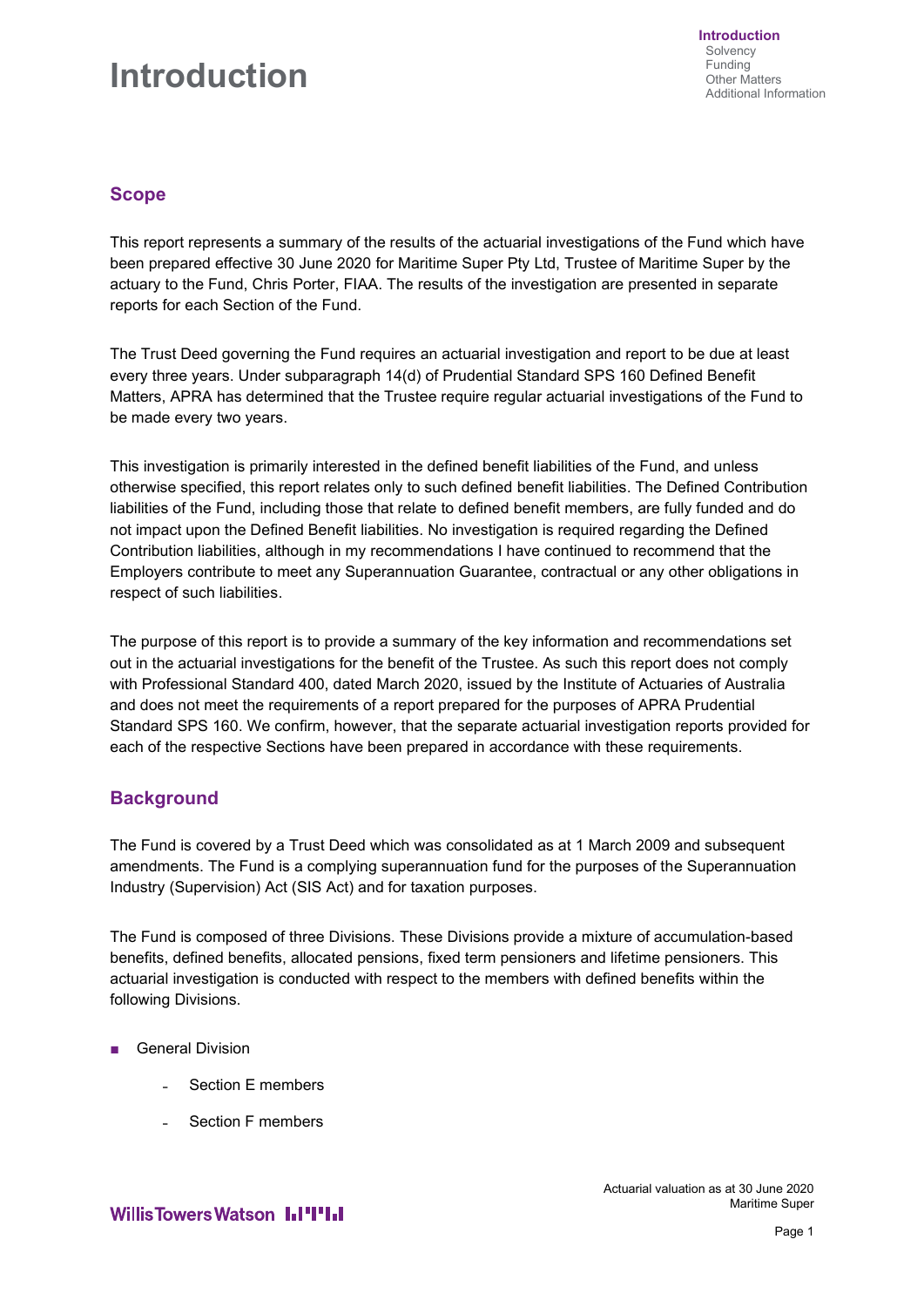- Division 1
	- DB Contributing and DB Non-Contributing Members of Section A
- Division 2
	- Section B members
	- Section C members

In addition, Division 1 includes a number of fixed-term (FTC) pensioners, while Division 2 contains both FTC and lifetime (LTC) pensioners. These pensioners are also included within the scope of the investigations. Because these pensioners share a pooled investment they have been assessed together as part of the review of Section A.

# **Previous Actuarial Investigation**

The previous actuarial investigations in respect of the defined benefit liabilities of the Fund were carried out by Chris Porter, FIAA, as at 30 June 2018.

The investigations concluded that none of the Sections were in an unsatisfactory financial position at that date, and recommended that the following contributions were paid:

| <b>Section</b>                                                     | <b>Recommended Contributions</b>                                                                                                                                                                                                                                                                                                                                                                                                       |
|--------------------------------------------------------------------|----------------------------------------------------------------------------------------------------------------------------------------------------------------------------------------------------------------------------------------------------------------------------------------------------------------------------------------------------------------------------------------------------------------------------------------|
| DB Contributing and DB<br>Non-Contributing<br>members of Section A | Employers: 12.6% of Classification Base Wage<br>Employees: 4.8% of Classification Base Wage                                                                                                                                                                                                                                                                                                                                            |
| Section B                                                          | No additional contributions required for the defined benefit guarantee.                                                                                                                                                                                                                                                                                                                                                                |
| Section C                                                          | 15% of Salaries; plus<br>Top-up payments in respect of any exiting members with Employer consent for a<br>retirement between ages 55 and 60, equal to the difference between the member's<br>retirement benefit and vested benefit (if positive) plus contribution tax; plus<br>Top-up payments in respect of any exiting members as a consequence of<br>retrenchment benefit and vested benefit (if positive) plus contributions tax. |
| Section E                                                          | 30% of Salaries                                                                                                                                                                                                                                                                                                                                                                                                                        |
| Section F                                                          | 22.5% of Salaries                                                                                                                                                                                                                                                                                                                                                                                                                      |

I understand that contributions have been made in line with these rates.

## **Experience since 30 June 2020**

The actual investment returns since 30 June 2020 have had a material impact on the Fund assets. Because of this, I have taken into account experience since 30 June 2020 when carrying out projections from that date.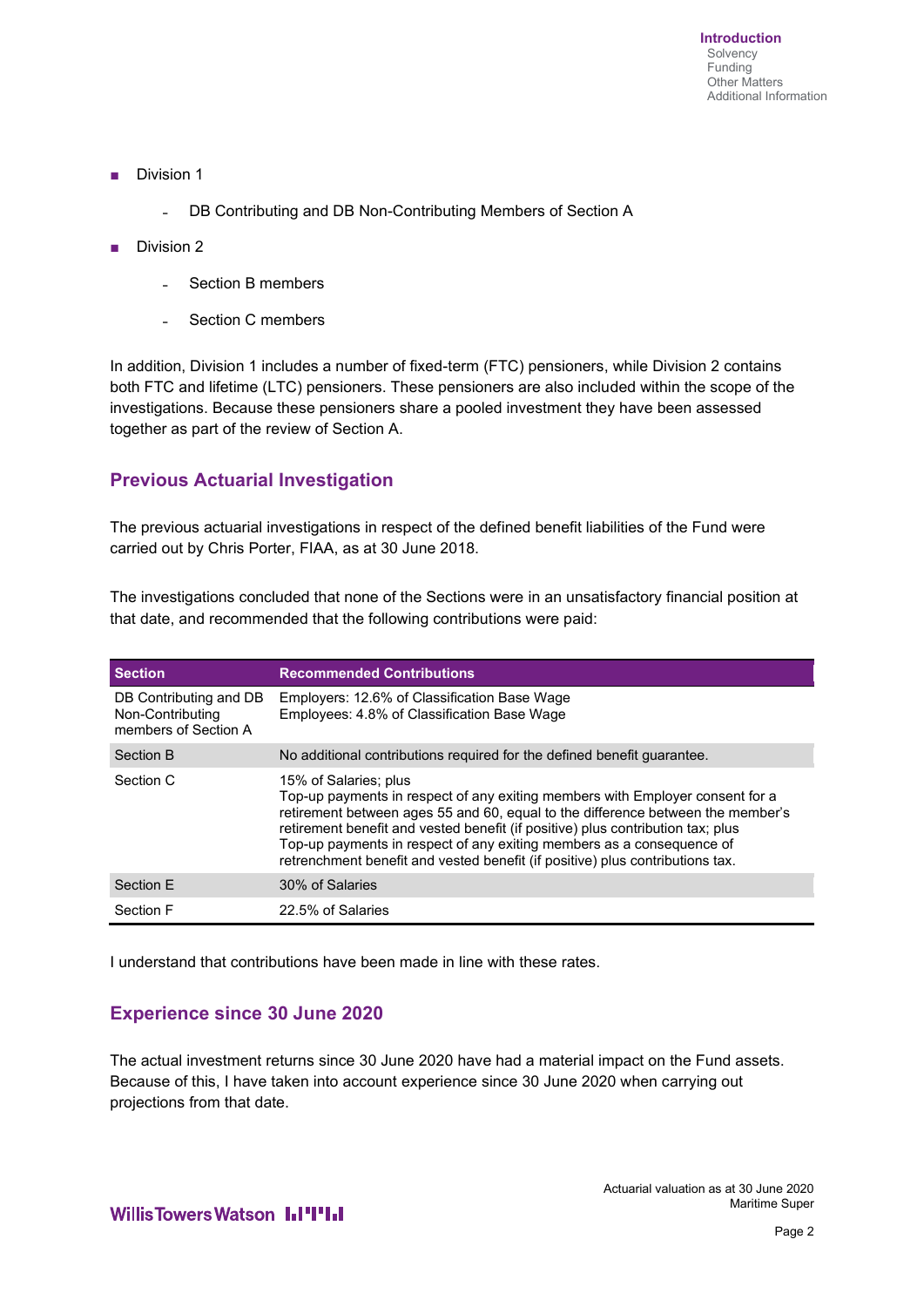# **Limitations**

This report is provided subject to the terms set out herein and in our engagement letter dated 3 August 2009 which was originally made with Russell Employee Benefits Pty Ltd and novated in March 2017 to Towers Watson Australia Pty Ltd and the accompanying Terms and Conditions of Engagement. This report is provided solely for the Trustee's use and for the specific purposes indicated above. It may not be suitable for use in any other context or for any other purpose.

Except where we expressly agree in writing, this report should not be disclosed or provided to any third party, other than as provided below. In the absence of such consent and an express assumption of responsibility, no responsibility whatsoever is accepted by us for any consequences arising from any third party relying on this report or any advice relating to its contents.

We consent to the Trustee making a copy of this report available on the Fund's website where required in accordance with the relevant legislation.

The Trustee may make a copy of this report available to its auditors, the Employers or Unions and to any person to whom the Trustee may be required to provide a copy under relevant legislation, but we make no representation as to the suitability of this report for any purpose other than that for which it was originally provided and accept no responsibility or liability to the Trustee's auditors the Employer or any third party in this regard. The Trustee should draw the provisions of this paragraph to the attention of its auditors and the Employers or Unions when passing this report to them.

In preparing this valuation, we have relied upon information and data provided to us orally and in writing by the Trustee and other persons or organisations designated by the Trustee. We have relied on all the data and information provided, including Fund provisions, membership data and asset information, as being complete and accurate. We have not independently verified the accuracy or completeness of the data or information provided, but we have performed limited checks for consistency. The data and information we have relied upon is shown in the "Additional Information" section of this report.

In our opinion, all calculations are in accordance with requirements of applicable legislative requirements, and the procedures followed and the results presented conform to applicable actuarial standards of practice.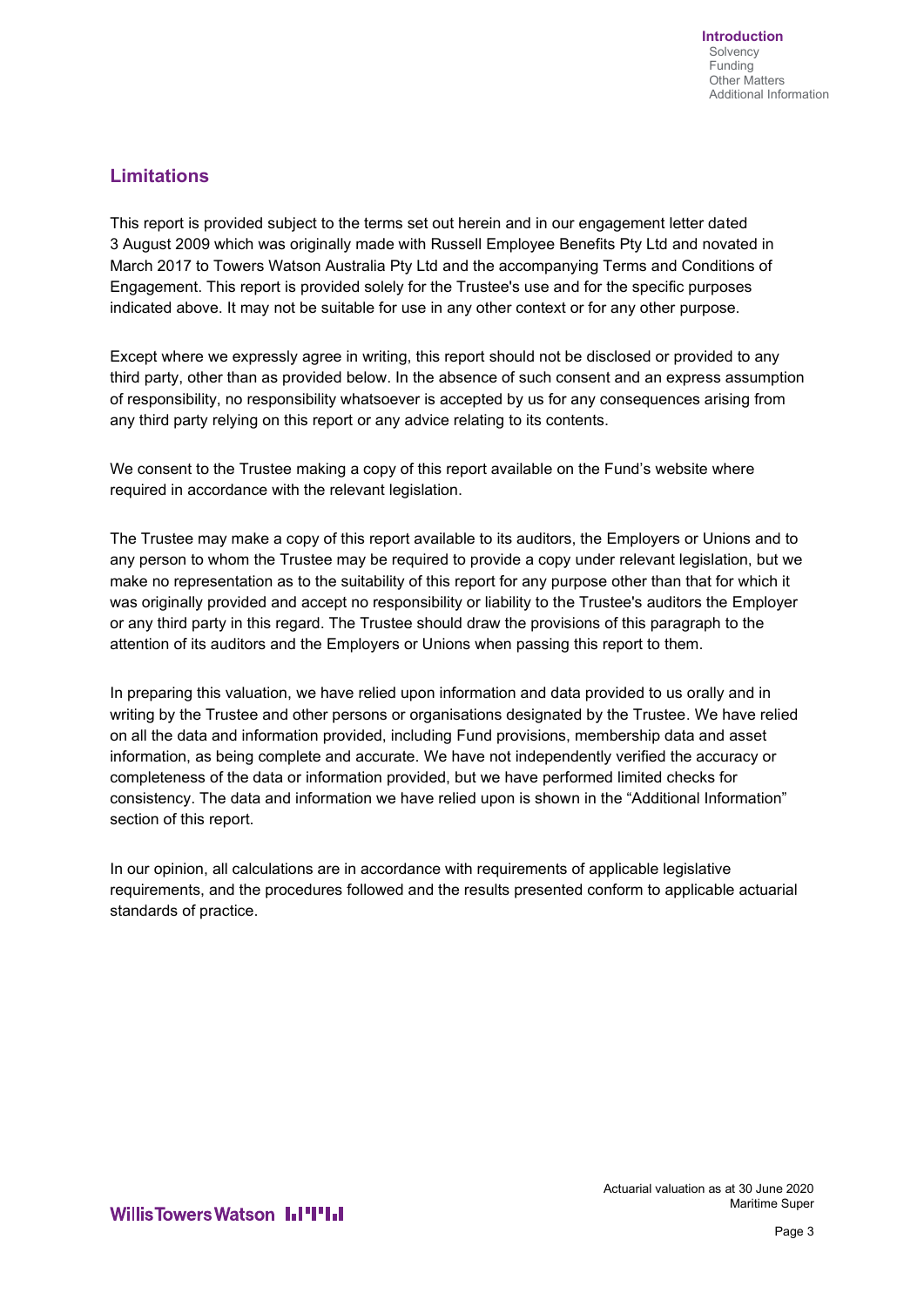# **Solvency**

# **Solvency Measures**

When assessing the adequacy of the assets and future contribution rates, both the long-term and short-term solvency positions should be considered. To assess the solvency position, I have considered the following funding solvency measures:

- Vested Benefits Index (VBI), the ratio of assets to the vested benefits, which represent the total amount which the Sub-fund would be required to pay if all members were to voluntarily leave service (or are payable for benefits in the form of lifetime pensions or deferred benefits) on the investigation date; and
- The Present Value of Accrued Benefits Index (PVABI), the ratio of assets to the present value of accrued benefits, which represents the value in today's dollars, of expected future benefits payable based on membership completed to the valuation date.<sup>1</sup>

The following tables shows the above indices as at the valuation date, as well as the prior valuation date.

|                                                                       | As at 30 June 2020                             |                                              |              |                                                | <b>As at 30 June 2018</b>                    |              |  |  |
|-----------------------------------------------------------------------|------------------------------------------------|----------------------------------------------|--------------|------------------------------------------------|----------------------------------------------|--------------|--|--|
| <b>Section</b>                                                        | <b>Value of</b><br><b>Liability</b><br>(S'000) | <b>Value of</b><br><b>Assets</b><br>(\$'000) | <b>Index</b> | <b>Value of</b><br><b>Liability</b><br>(S'000) | <b>Value of</b><br><b>Assets</b><br>(\$'000) | <b>Index</b> |  |  |
| DB Contributing and<br>DB Non-Contributing<br>members of<br>Section A | 33.176                                         | 36.233                                       | 109.2%       | 40.123                                         | 44.385                                       | 110.6%       |  |  |
| Section B                                                             | 257.301                                        | 292,040                                      | 113.5%       | 276,291                                        | 300,490                                      | 108.7%       |  |  |
| Section C                                                             | 39,496                                         | 41,416                                       | 104.9%       | 42,318                                         | 46,225                                       | 109.2%       |  |  |
| Section E                                                             | 13.725                                         | 13.891                                       | 101.2%       | 14.909                                         | 17.227                                       | 115.5%       |  |  |
| Section F                                                             | 13.910                                         | 15.855                                       | 114.0%       | 12.350                                         | 15.074                                       | 122.1%       |  |  |
| <b>Total Defined</b><br><b>Benefits</b>                               | 357,608                                        | 399,435                                      | 111.7%       | 385,991                                        | 423,401                                      | 109.7%       |  |  |

## *Vested Benefit Index*

<sup>1</sup> Benefits have been apportioned to past service by calculating the projected benefit payable using only service that is completed to the valuation date in the benefits formula.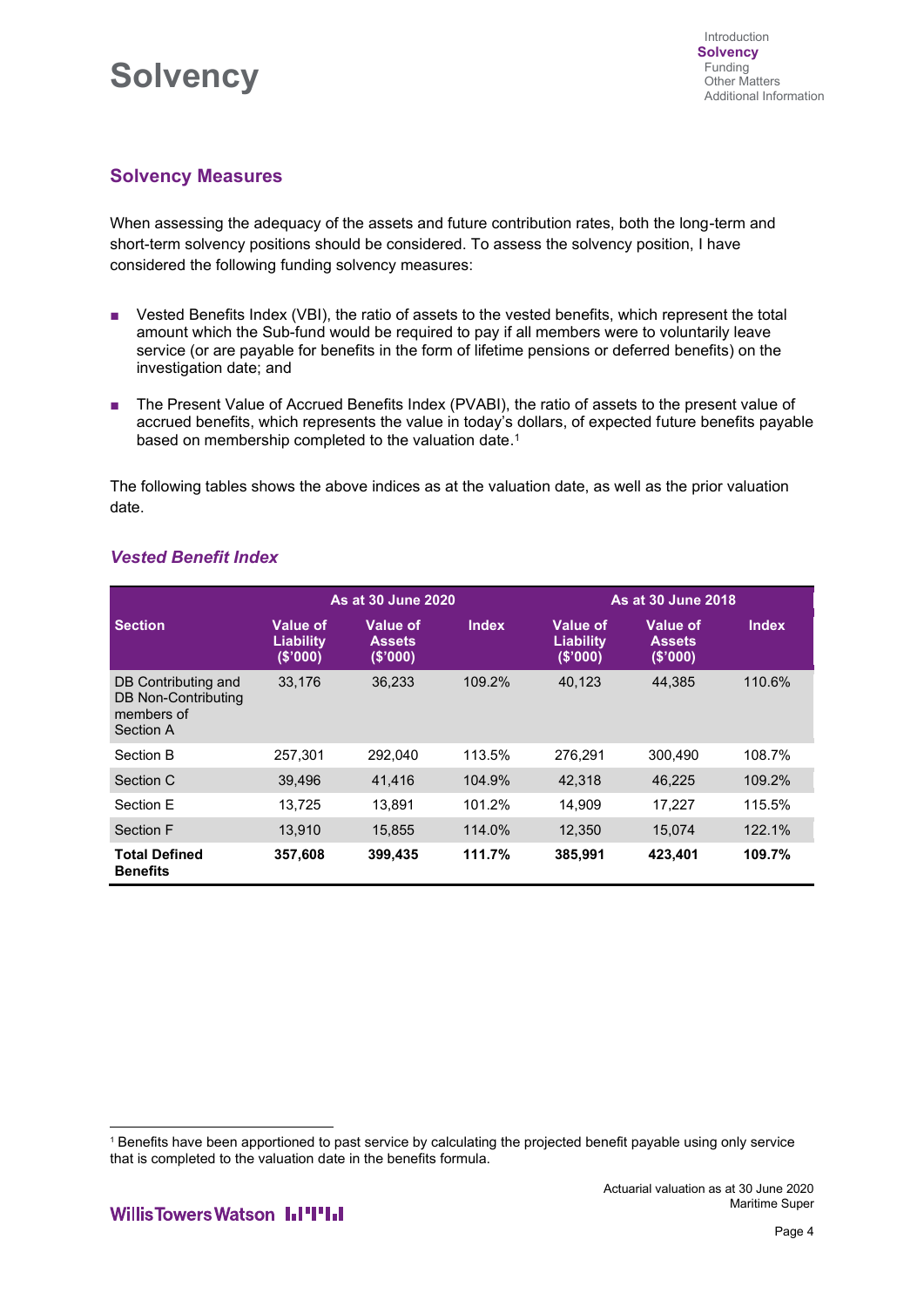|                                                                       | <b>As at 30 June 2020</b>                      |                                              |              |                                         | As at 30 June 2018                    |              |  |  |
|-----------------------------------------------------------------------|------------------------------------------------|----------------------------------------------|--------------|-----------------------------------------|---------------------------------------|--------------|--|--|
| <b>Section</b>                                                        | <b>Value of</b><br><b>Liability</b><br>(S'000) | <b>Value of</b><br><b>Assets</b><br>(\$'000) | <b>Index</b> | Value of<br><b>Liability</b><br>(S'000) | Value of<br><b>Assets</b><br>(\$'000) | <b>Index</b> |  |  |
| DB Contributing and<br>DB Non-Contributing<br>members of Section<br>A | 29.160                                         | 36,233                                       | 124.3%       | 36.700                                  | 44.385                                | 120.9%       |  |  |
| Section B                                                             | 258.419                                        | 292.040                                      | 113.0%       | 276.774                                 | 300.433                               | 108.5%       |  |  |
| Section C                                                             | 39,510                                         | 41,416                                       | 104.8%       | 42,438                                  | 46,225                                | 108.9%       |  |  |
| Section F                                                             | 13,725                                         | 13.891                                       | 101.2%       | 14,598                                  | 17.227                                | 118.0%       |  |  |
| <b>Section F</b>                                                      | 15,506                                         | 15,855                                       | 102.3%       | 13,694                                  | 15.074                                | 110.1%       |  |  |
| <b>Total Defined</b><br><b>Benefits</b>                               | 356,320                                        | 399,435                                      | 112.1%       | 384,204                                 | 423,344                               | 110.2%       |  |  |

# *Present Value of Accrued Benefits Index*

With the exception of Section B, the VBI and PVABI of each Section has reduced from those at the previous valuation date.

The VBI is above 100% for all Sections at the valuation date, and as such, is to be treated as being in a satisfactory financial position as at that date. For each Section, the vested benefits exceed the minimum requisite benefits and therefore none of the Sections are technically insolvent at the valuation date.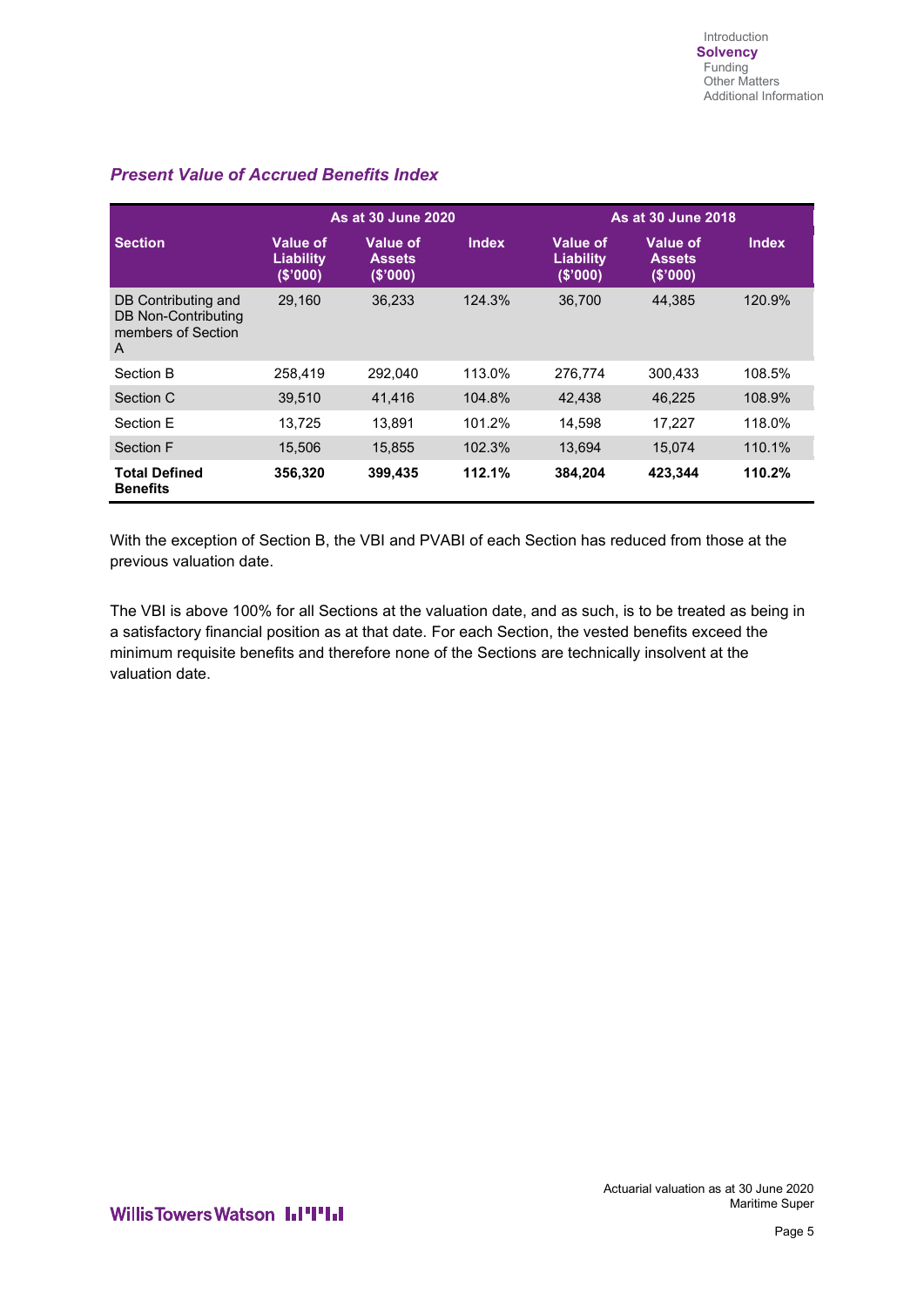

# **Vested Benefit Projection**

I have projected the long-term financial position for each Section in order to determine whether the current contributions will be sufficient to meet the Section's funding objective. Where the contributions are deemed to be insufficient, I have recommended an alternative rate of contributions that is expected to achieve the funding objectives.

Each Section is expected to be maintained in a satisfactory financial position for a period of three years.

Details of these long-term projections, recommended contributions and sensitivity analyses are set out in the separate reports for each Section.

## **Summary**

I recommend the following contributions until at least 30 June 2023 in respect of defined benefit members.

| <b>Section</b>                                                     | <b>Recommended Contributions</b>                                                                                                                                                                                                                                                                                                                                                                                                    |
|--------------------------------------------------------------------|-------------------------------------------------------------------------------------------------------------------------------------------------------------------------------------------------------------------------------------------------------------------------------------------------------------------------------------------------------------------------------------------------------------------------------------|
| DB Contributing and DB<br>Non-Contributing<br>members of Section A | Employers: 12.6% of Classification Base Wage<br>Employees: 4.8% of Classification Base Wage                                                                                                                                                                                                                                                                                                                                         |
| Section B                                                          | No additional contributions required for the defined benefit guarantee.                                                                                                                                                                                                                                                                                                                                                             |
| Section C                                                          | 15% of Salaries; plus<br>In respect of any exiting members with Employer consent for a retirement between<br>ages 55 and 60, or as a consequence of retrenchment, an amount to maintain the<br>financial position of the fund equal to the difference between the benefit paid and the<br>vested benefit multiplied by the vested benefit index as measured at the most recent<br>quarter end (if positive) plus contributions tax. |
| Section E                                                          | Additional contributions in respect of defined benefit liabilities are not required,                                                                                                                                                                                                                                                                                                                                                |
| Section F                                                          | 22.5% of Salaries; plus<br>When a member elects to receive a lifetime pension on retirement, an additional<br>contribution equal to the difference between the value of the pension and the value of<br>the member's vested (i.e. allowing for 30% pension election).                                                                                                                                                               |

I continue to recommend that Employers contribute amounts to meet any Superannuation Guarantee, contractual or any other obligations in respect of accumulation liabilities in the Fund.

I further recommend that the financial position of each Section continue to be monitored quarterly throughout the following investigation period, with the results reviewed by the Actuary, to ensure that prompt action can be taken if the financial condition of any Section deteriorates. I also recommend that the Trustee obtain a letter from the Actuary in the intervening years between regular actuarial investigations which reports to the Trustee on the vested benefit position of each Section of the Fund.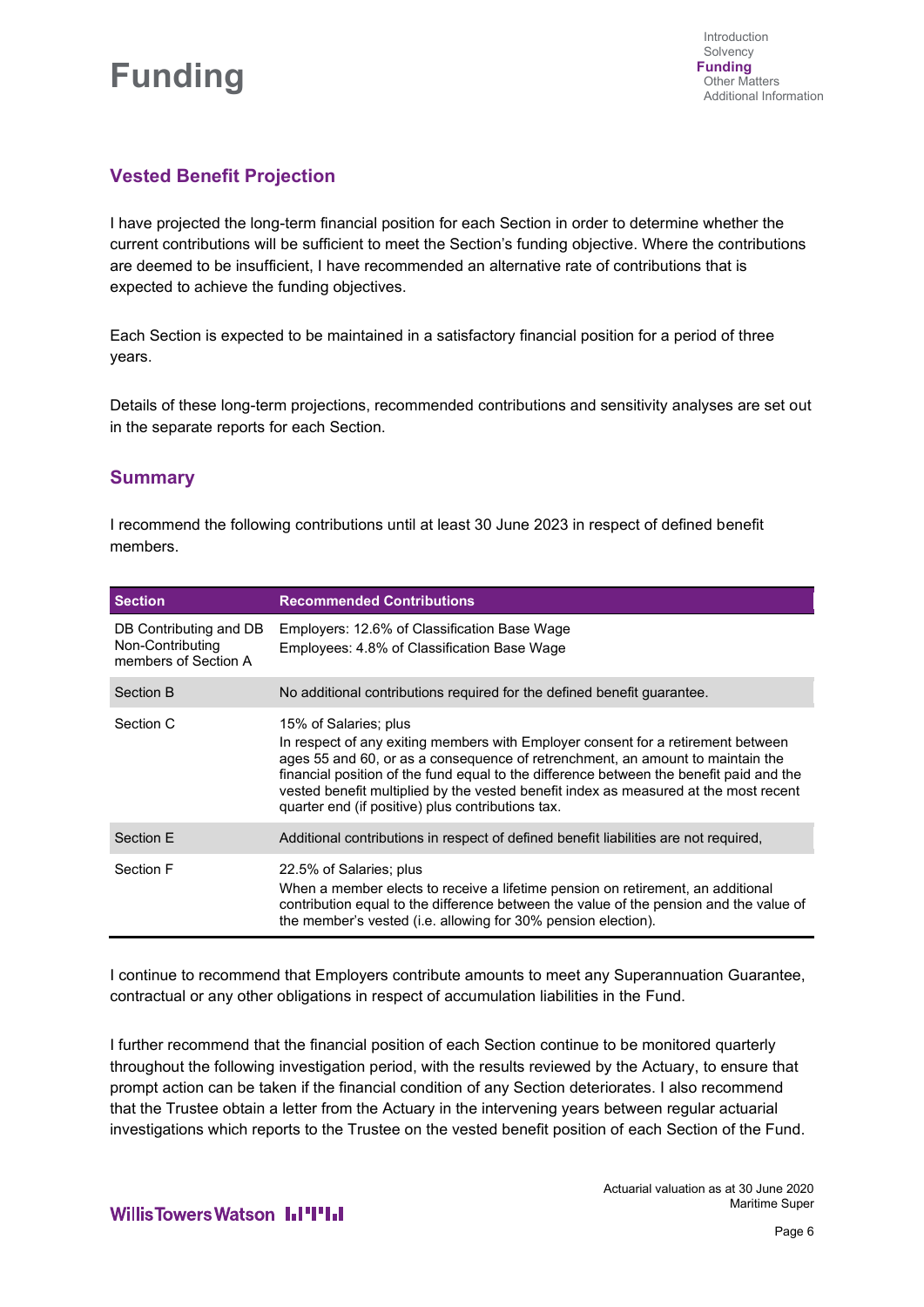# **Other Matters Involving Actuarial Oversight**

# **Investments**

Members of the Fund with accumulation benefits, including Section B members with a defined benefit guarantee, have the choice of the following investment options for their benefit accounts:

- MySuper Under 55
- MySuper Over 55
- Australian Shares
- International Shares
- Growth and Growth MVP (Managed Volatility Process)
- Indexed Diversified
- **Moderate**
- **Conservative**
- Cash Enhanced
- Cash
- Fixed Term Investment Option

■ Balanced

As at the respective investigation dates the defined benefit assets of the Fund were invested as follows:

| <b>Section</b>                                                  | <b>Investment Option</b>              |
|-----------------------------------------------------------------|---------------------------------------|
| DB Contributing and DB Non-Contributing Members of<br>Section A | Growth MVP                            |
| Section B (DB Reserve)                                          | Cash Enhanced                         |
| Section C                                                       | Growth MVP                            |
| Section F                                                       | Moderate                              |
| Section F                                                       | Conservative                          |
| LTC and FTC Pensioners <sup>1</sup>                             | Goldman Sachs Swap plus Cash Enhanced |

1 Included within the Section A actuarial investigation.

The net market value of assets is based on the asset values declared by the respective external fund managers at 30 June 2020 which in turn are based on the market value of the assets after allowing for realisation costs.

I note that Professional Standard 404 defines the 'Fair Value' of assets as the value of assets before the deduction of transaction costs. Based on the type of assets held by the Fund I do not expect realisation costs to be material. I have therefore used the net market value of assets for the purpose of this investigation.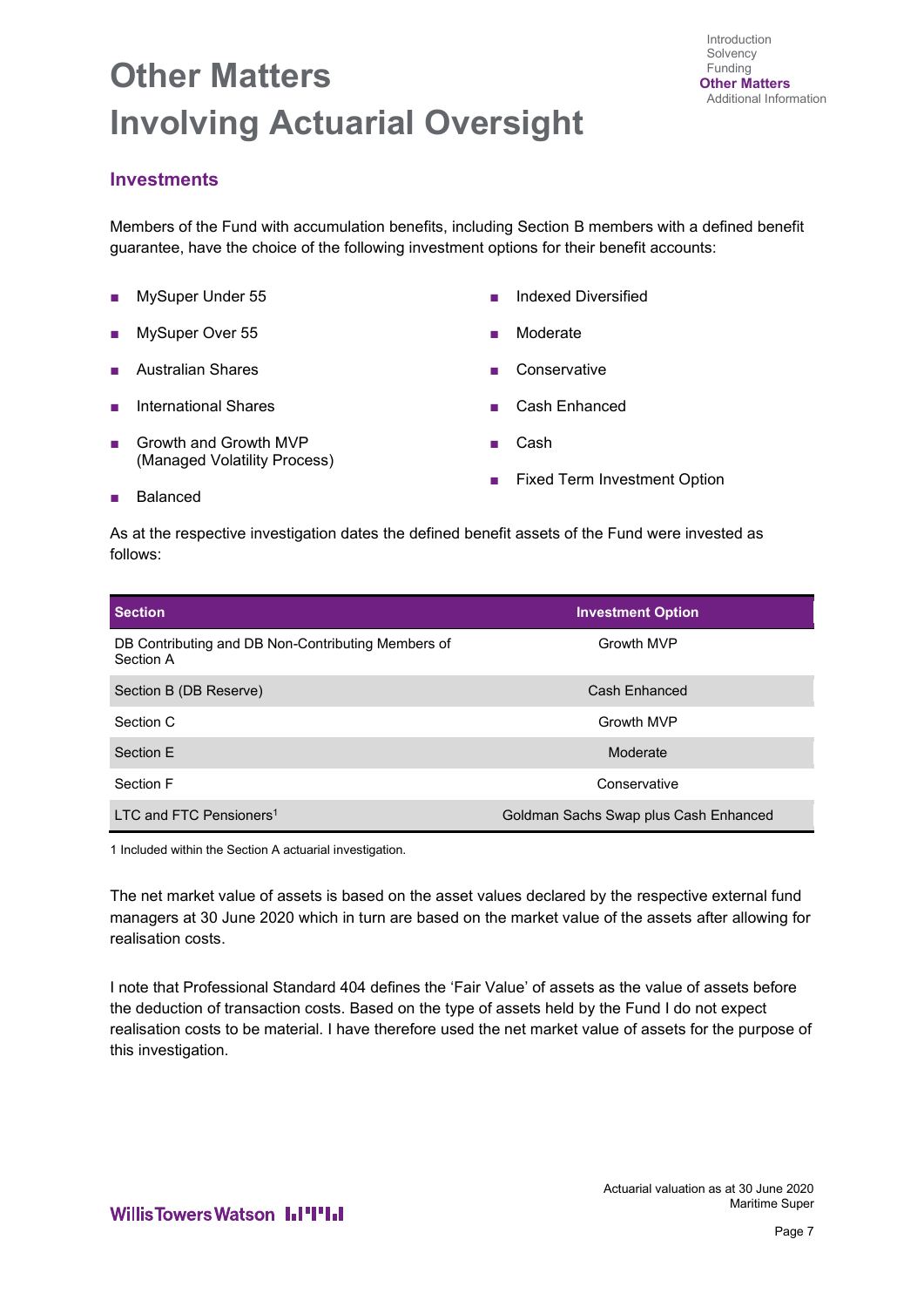## *Investment Strategy*

The investment objectives of the core investment options are as follows:

- Cash Enhanced Option to outperform the annual rate of inflation (CPI) and the UBS Australian Bank Bill Index.
- Conservative Option to outperform the annual rate of inflation (CPI) by around 1% pa after fees and taxes over rolling 10-year periods.
- Moderate Option to outperform the annual rate of inflation (CPI) by around 2.5% p.a. after fees and taxes over rolling 10-year periods.
- Balanced Option to outperform the annual rate of inflation (CPI) by around 2.75% pa after fees and taxes over rolling 10-year periods.
- Growth Option to outperform the annual rate of inflation (CPI) by around 3.5% pa after fees and taxes over rolling 10-year periods.

The Growth MVP option is designed to more actively manage risk during periods of market volatility. The Growth MVP target is to invest 95% of funds according to the target asset allocation of the standard Growth option, and 5% of funds to manage short-term volatility through a futures overlay.

The strategic asset allocations of the Cash Enhanced, Conservative, Moderate, Balanced and Growth options as at 30 June 2020 are shown in the below table:

| <b>Asset Class</b>            | Cash<br><b>Enhanced</b> | <b>Conservative</b> | <b>Moderate</b> | <b>Balanced</b> | <b>Growth</b> |
|-------------------------------|-------------------------|---------------------|-----------------|-----------------|---------------|
| <b>Australian Shares</b>      | $0\%$                   | 9%                  | 23%             | 26%             | 32%           |
| International Shares          | $0\%$                   | 11%                 | 27%             | 29%             | 37%           |
| Property                      | $0\%$                   | 3%                  | 8%              | 8%              | 8%            |
| <b>Private Equity</b>         | $0\%$                   | 2%                  | 5%              | 5%              | 6%            |
| Infrastructure                | $0\%$                   | 4%                  | 5%              | 5%              | 5%            |
| <b>Growth Alternatives</b>    | $0\%$                   | 1%                  | 2%              | 2%              | 2%            |
| <b>Total Growth Assets</b>    | $0\%$                   | 30%                 | 70%             | 75%             | 90%           |
| Defensive Alternatives        | $0\%$                   | 20%                 | 12%             | 12%             | 4%            |
| <b>Fixed Interest</b>         | $0\%$                   | 20%                 | 12%             | 7%              | 3%            |
| Cash Enhanced                 | 100%                    | 30%                 | 6%              | 6%              | 3%            |
| Cash                          | $0\%$                   | $0\%$               | $0\%$           | 0%              | $0\%$         |
| <b>Total Defensive Assets</b> | 100%                    | 70%                 | 30%             | 25%             | 10%           |

In my opinion, the investment strategies adopted by the Trustee are suitable for each Section having regard to the financial position, the underlying liabilities and the capacity of the respective employers to meet any funding shortfall.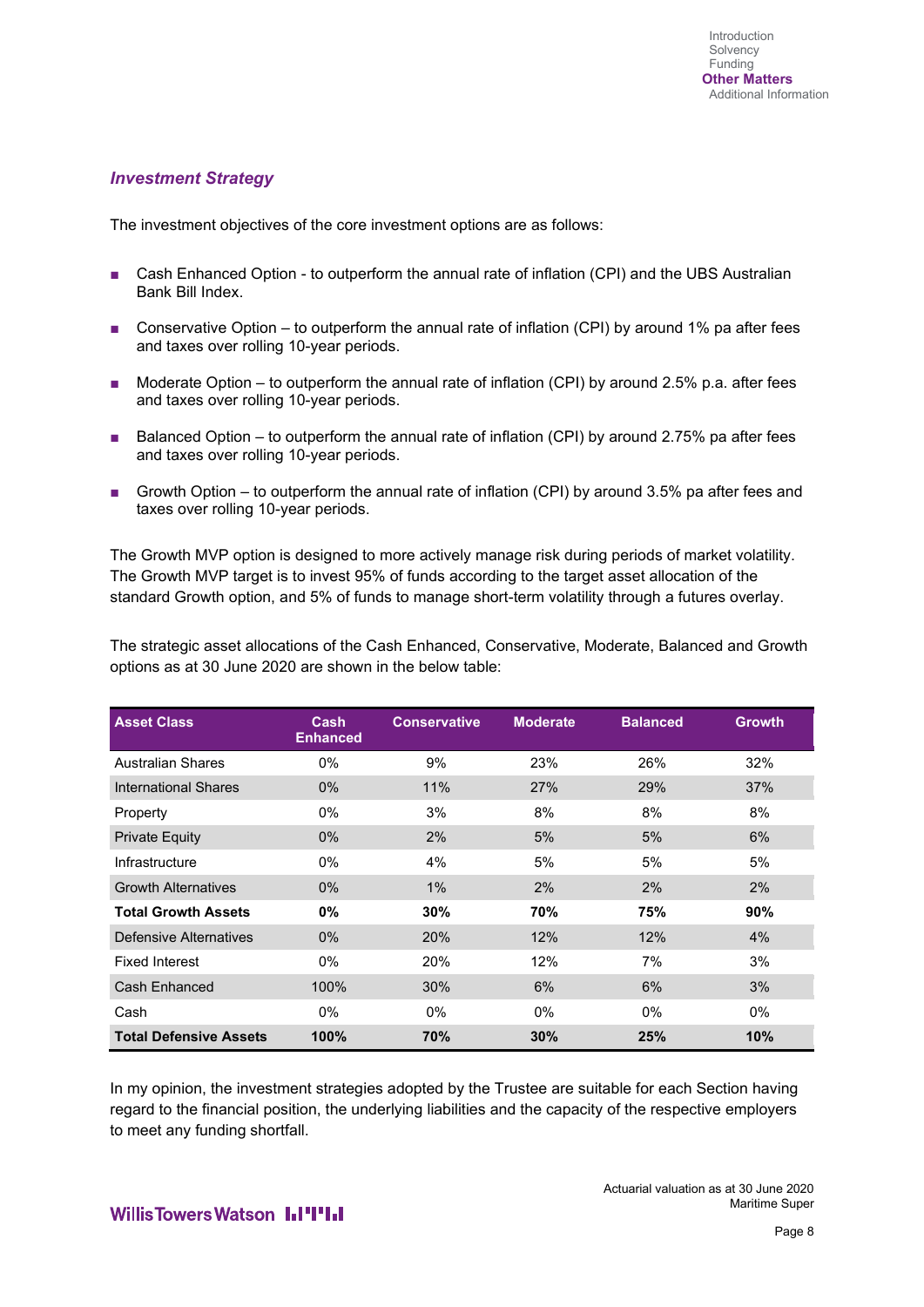# **Shortfall Limit**

I recommend the following with respect to each Section's Shortfall Limit:

| <b>Section</b>                                                  | <b>Recommended Shortfall Limit</b>                                                                                              |
|-----------------------------------------------------------------|---------------------------------------------------------------------------------------------------------------------------------|
| DB Contributing and DB Non-Contributing<br>members of Section A | Retain Shortfall Limit of 98%                                                                                                   |
| Section B                                                       | Retain Shortfall Limit of 98%                                                                                                   |
| Section C                                                       | Retain Shortfall Limit of 98%                                                                                                   |
| Section F                                                       | I recommend that the Shortfall Limit be increased from 97% to<br>100% as all members of the Section are now lifetime pensioners |
| Section F                                                       | Retain Shortfall Limit of 99%                                                                                                   |

## **Insurance**

The Fund's insurance arrangements in respect of each Section are examined in the respective actuarial investigation reports.

In Summary:

- For all Sections, benefits paid on death and total and permanent disablement (TPD) are insured by MLC Limited.
- The Fund has retained an Insurance Reserve of approximately \$33.8 million. This reserve has been managed by the Trustee for a range of approved purposes. No portion of this reserve has been applied as an asset of a Section for the purpose of preparing the recommendations arising from the actuarial investigation.
- There is a small self-insured liability in relation to members in Section C who receive a total and temporary disablement benefit which is paid for more than two years. In practice, the probability of paying a TTD benefit longer than 2 years is very small, as a TPD claim would typically be approved within this period. We are not aware of any TTD payments which have been ongoing for more than two years at the valuation date.
- Overall, we consider that the Fund's insurance arrangements in respect of death, TPD and TTD benefits to be appropriate.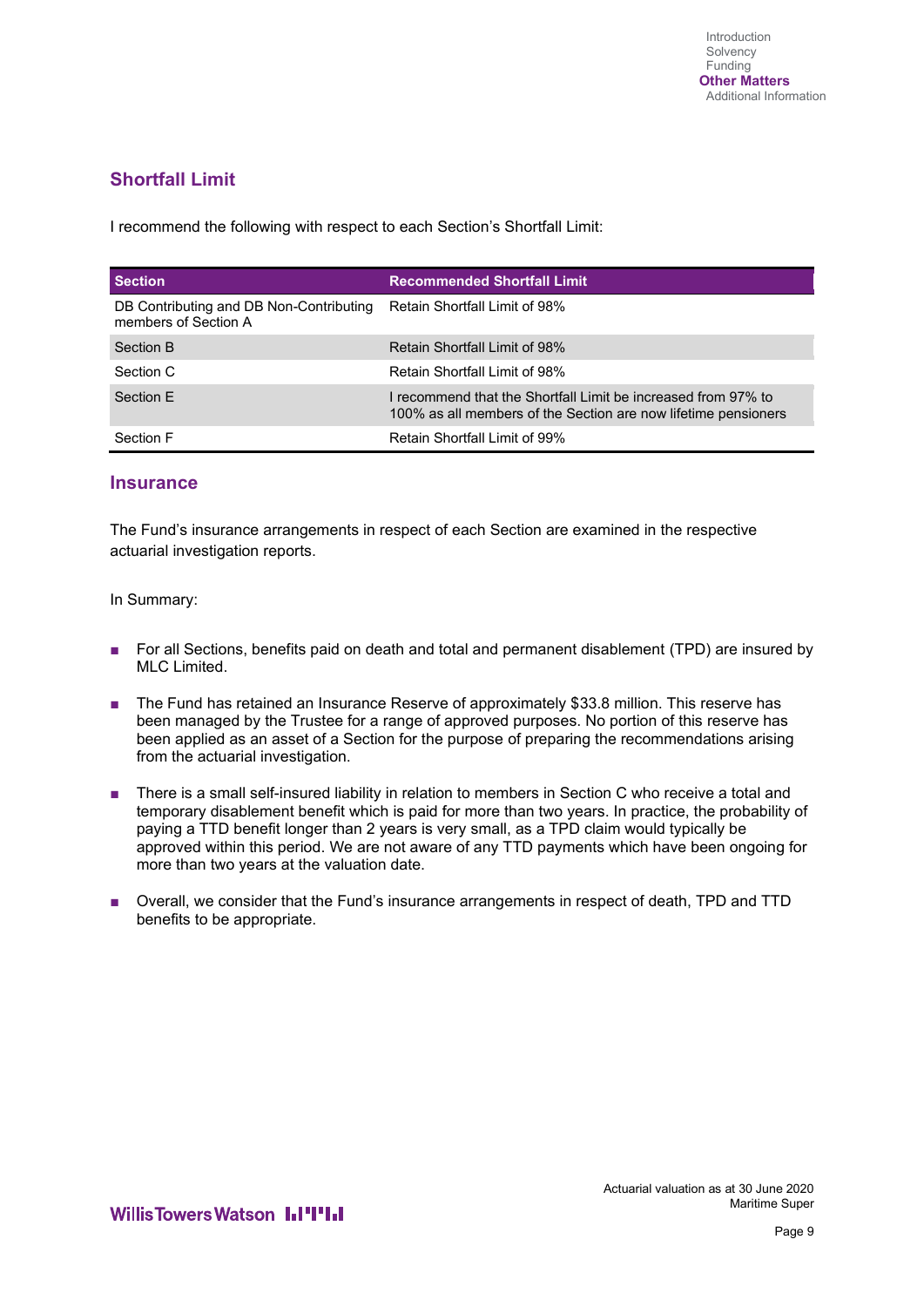# **Additional Information**

# **Summary of Data Used in this Investigation**

## *Membership Data*

Maritime Super has responsibility for maintaining member records, payment of benefits and other administrative tasks of the Fund.

Maritime Super provided data in respect of members of the Fund as at 30 June 2020.

The following tables show a summary of the membership as at 30 June 2020 and 30 June 2018:

| <b>Number of Members</b>                  | <b>As at 30 June 2020</b> |                          |              | As at 30 June 2018           |                          |                |
|-------------------------------------------|---------------------------|--------------------------|--------------|------------------------------|--------------------------|----------------|
| <b>Division/Section</b>                   | <b>DB</b>                 | <b>Accum</b>             | <b>TOTAL</b> | <b>DB</b>                    | <b>Accum</b>             | <b>TOTAL</b>   |
| <b>Accumulation Advantage</b>             |                           | 7,834                    | 7,834        |                              | 8,488                    | 8,488          |
| <b>Accumulation Basic</b>                 |                           | 1,935                    | 1,935        |                              | 2,503                    | 2,503          |
| <b>Accumulation Plus</b>                  |                           | 3,309                    | 3,309        | $\overline{\phantom{0}}$     | 3,316                    | 3,316          |
| <b>Allocated Pensions</b>                 |                           | 3,458                    | 3,458        | $\qquad \qquad \blacksquare$ | 3,453                    | 3,453          |
| AMOU                                      | $\overline{\phantom{a}}$  | 1                        | 1            | $\blacksquare$               | 4                        | 4              |
| <b>ASP</b>                                |                           | 17                       | 17           |                              | 15                       | 15             |
| Reliance                                  |                           | 29                       | 29           | $\overline{\phantom{0}}$     | 30                       | 30             |
| All other Accumulation Categories         |                           | 68                       | 68           |                              | 59                       | 59             |
| Retained                                  | $\overline{\phantom{0}}$  | 4,971                    | 4,971        | $\qquad \qquad \blacksquare$ | 5,406                    | 5,406          |
| Section A                                 | 114                       | $\overline{\phantom{a}}$ | 114          | 143                          | $\overline{\phantom{a}}$ | 143            |
| Section B                                 | 1,368                     | 1,042                    | 2,410        | 1,545                        | 1,789                    | 3,334          |
| Section C                                 | 44                        | 110                      | 154          | 54                           | 121                      | 175            |
| Section E                                 | 11                        | 55                       | 66           | 12                           | 81                       | 93             |
| Section F                                 | 9                         | 28                       | 37           | 9                            | 32                       | 41             |
| <b>Fixed term and Lifetime Pensioners</b> | 46                        | $\overline{\phantom{a}}$ | 46           | 93                           | $\blacksquare$           | 93             |
| <b>FTP Pensioners</b>                     | $\blacksquare$            | 3                        | 3            |                              | 3                        | $\mathfrak{S}$ |
| <b>Total</b>                              | 1,592                     | 22,860                   | 24,452       | 1,856                        | 25,300                   | 27,156         |

## *Assets Data*

The Fund provided audited accounts for the Fund as at 30 June 2020. The accounts were audited by Ernst & Young.

**WillisTowersWatson I.I'I'I.I**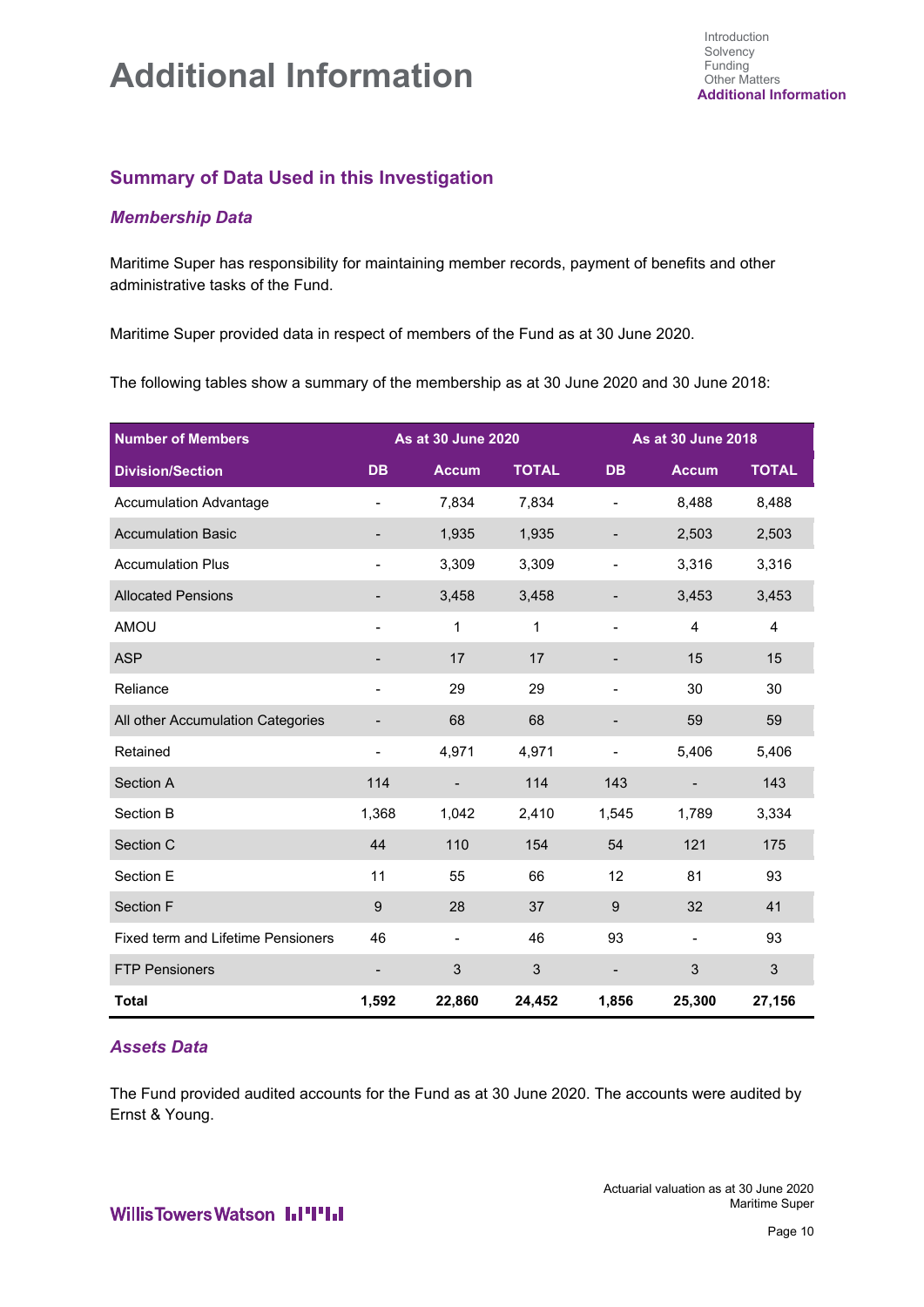In addition to the Fund's accounts I have also been provided with a breakdown of the Fund's assets into each of the Fund's various Sections which I understand has been subject to audit review. I have relied on this breakdown in determining the net asset relating to defined benefits in each Section.

The net assets exclude any amount held to meet the Operational Risk Financial Requirement.

I am satisfied that there are no material data discrepancies and that the data provided is suitable for the purpose of this investigation. I have relied on the information provided for the purposes of this investigation. Although I have no reason to doubt the quality of asset information provided, the results of this investigation are dependent on the quality of the asset information. Any changes to the asset values above will have an impact on the outcome of the investigation and any resulting recommendations.

# **Funding Method, Assumptions and Experience**

## *Funding Method*

The funding methods and funding objectives vary between each Section. Full details of the funding method and funding objectives used in respect of each of the Sections are set out in the separate actuarial investigation reports.

## *Assumptions*

In order to determine the value of expected future benefits and assets, it is necessary to make assumptions regarding the timing and amount of future benefit payments, expenses and contributions. In doing so it is important to examine the relevant experience since the last valuation to see whether the previous assumptions have been borne out in practice.

While each of the assumptions used is normally the actuary's best estimate of future experience, in practice, the actual experience in any (short) period can always be expected to differ from the assumptions to some extent. However, it is intended that over longer periods, they will provide a reasonable estimate of the likely future experience and financial position of the Fund.

In the short-term, as the actual experience emerges differently to the experience implied by the assumptions, the financial position of the Sections will also vary from that expected. However, adjustments to Employer contribution rates, if any, can be made to reflect these differences in the following actuarial investigation.

### **Financial Assumptions**

Valuation assumptions can be broadly divided into demographic assumptions, which relate to characteristics of current and future members of each Section, and financial assumptions, which are assumptions other than demographic assumptions. The following sections first consider the financial assumptions that are to be adopted for this valuation.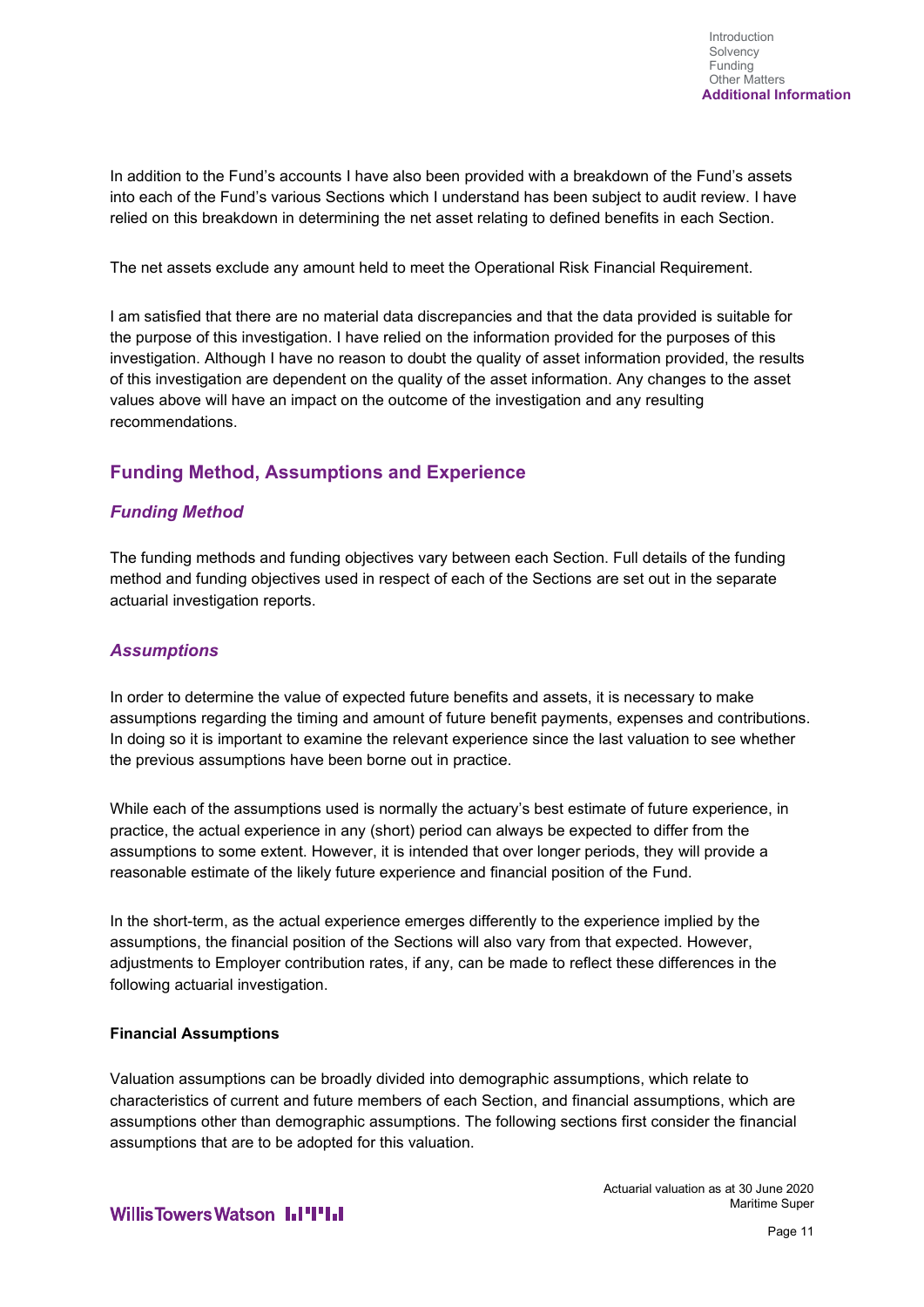### *Investment Returns*

The rate of return assumptions have been set based on models of future investment returns developed by Willis Towers Watson, the current expectations of investment returns over the remaining lifetime of each Section, net of taxation and investment management expenses and current strategic asset allocation of the Section.

The assumptions adopted as at the valuation date are set out in the tables below, along with the assumptions used for the previous investigation and actual investment returns experience from 30 June 2018 to 30 June 2020.

| <b>Assumption Effective</b>                | <b>Section A</b>  | <b>Section C</b>  | <b>Section E</b>      | <b>Section F</b>                       |
|--------------------------------------------|-------------------|-------------------|-----------------------|----------------------------------------|
|                                            | <b>Growth MVP</b> | <b>Growth MVP</b> | <b>Moderate</b>       | <b>Conservative</b>                    |
| 30 June 2020 (p.a.)                        | 4.4%              | 4.4%              | $5.3\%$ (gross)       | $2.4\%$ (net)<br>$3.6\%$ (gross)       |
| 30 June 2018 (p.a.)                        | 4.8%              | 4.6%              | $4.9\%$ (gross)       | $3.4\%$ (net)<br>$3.9\%$ (gross)       |
| Experience 30 June 2018<br>to 30 June 2020 | $-0.2%$ p.a.      | $-0.2%$ p.a.      | $-0.5\%$ p.a. (gross) | 1.6% p.a. (net)<br>1.7% p.a. $(gross)$ |

For the Sections shown above, over the two-year period to 30 June 2020 the assets experienced returns which were lower than the assumed rate in the previous investigation. In isolation, this has had a negative impact on the financial position of these Sections.

Section B accumulation account balances are subject to member investment choice. The rate of return assumed for each member reflects the weighted average of the rate of return assumptions and the member's selected investment choice. The rate of return assumption in respect of the defined benefit reserve, as well as the Balanced and Growth investment options (the two most commonly selected Fund investment options) are set out in the table below, along with the assumptions used for the previous investigation and actual investment returns experience from 30 June 2018 to 30 June 2020.

| <b>Assumption Effective</b>                | <b>DB Reserve</b><br><b>Cash Enhanced Option</b> | <b>Balanced Option</b> | <b>Growth Option</b> |
|--------------------------------------------|--------------------------------------------------|------------------------|----------------------|
| 30 June 2020 (p.a.)                        | 1.2%                                             | 4.2%                   | 4.6%                 |
| 30 June 2018 (p.a.)                        | 2.6%                                             | 4.5%                   | 5.1%                 |
| Experience 30 June 2018<br>to 30 June 2020 | 1.5% p.a.                                        | 1.4% p.a.              | $1.6\%$ p.a.         |

Over the two-year period to 30 June 2020 all options shown above experienced returns which were lower than expected. However, the DB Reserve increased by 20% p.a. over the period, mainly as a result of the hedging program held by Section B. In isolation, this has strengthened the financial position of Section B.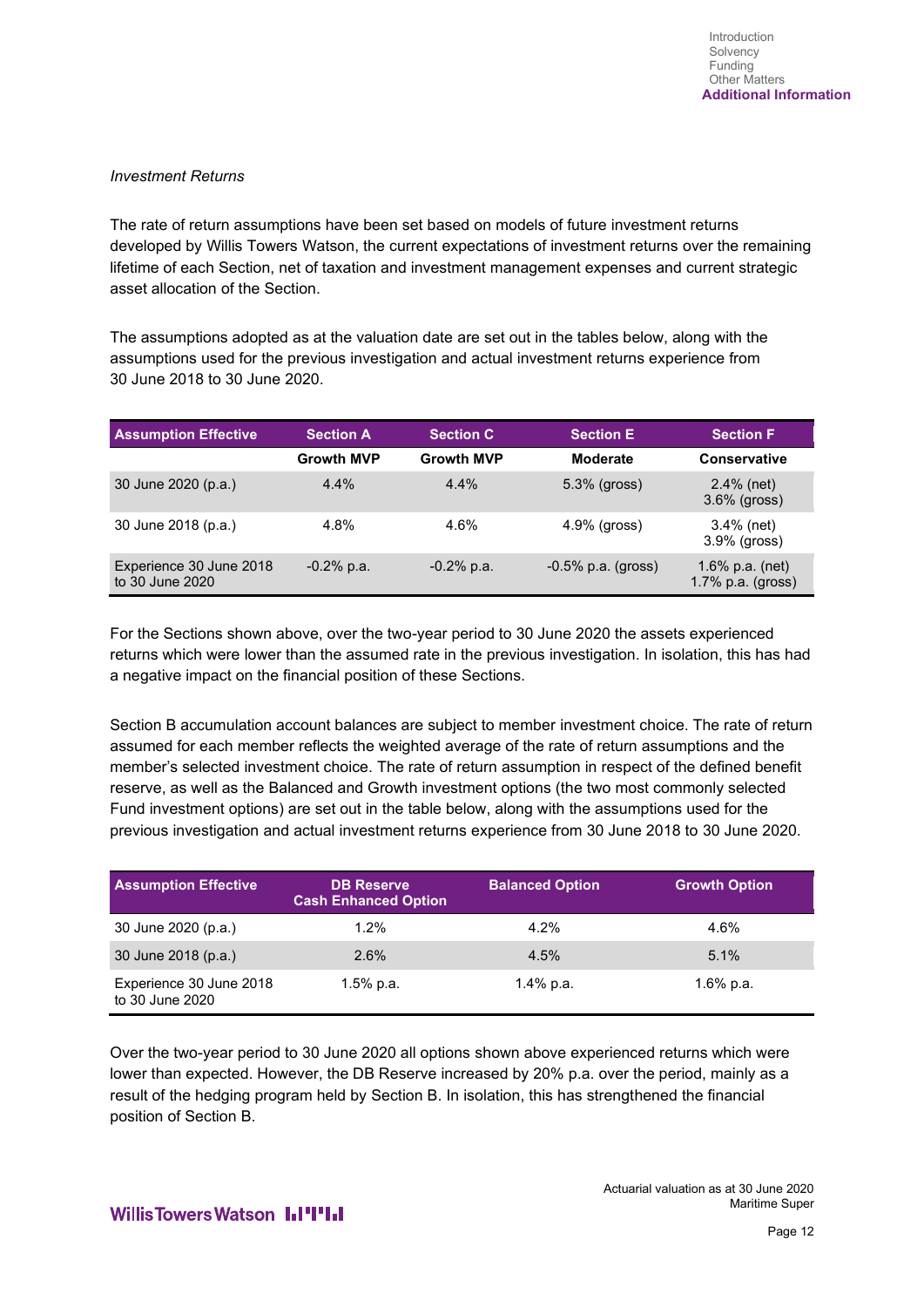#### *Salary Increases*

The average salary increases during the investigation period for the members remaining in the Section as at 30 June 2020, as well as the assumptions adopted in this investigation and the previous investigation are shown in the table below.

| <b>Assumption Effective</b>                | <b>Section A</b> | <b>Section B</b> | <b>Section C</b> | <b>Section F</b> |
|--------------------------------------------|------------------|------------------|------------------|------------------|
| 30 June 2020 (p.a.)                        | $3.0\%$          | $3.0\%$          | $3.0\%$          | $3.0\%$          |
| 30 June 2018 (p.a.)                        | $2.0\%$          | $2.0\%$          | $2.0\%$          | $2.0\%$          |
| Experience 30 June 2018<br>to 30 June 2020 | $0.9\%$ p.a.     | 1.7% p.a.        | 1.0% p.a.        | $2.3\%$ p.a.     |

The average salary inflation over the intervaluation period was lower than assumed for all Sections. In isolation, this has had a positive impact on the financial position of the respective Sections.

I note that as Section E no longer includes any active members, no salary increase assumption is required.

### **Other Assumptions**

Other assumptions adopted in respect of each of the Sections are set out in the separate actuarial investigation reports.

## **Section Summary**

## *DB Contributing and DB Non-contributing Members of Section A*

This Summary sets out the key results and recommendations of the actuarial investigation for DB Contributing and DB Non-contributing Members of Section A.

#### **Solvency**

| <b>Measure</b> | <b>30 June 2020</b> | l 30 June 2018 <sup>i</sup> |
|----------------|---------------------|-----------------------------|
| VBI            | 109.2%              | 110.6%                      |
| <b>PVABI</b>   | 124.3%              | 120.9%                      |

The Section was not in an unsatisfactory financial position at the valuation date.

The VBI of the Section reduced since the previous investigation date, primarily as a result of lower than expected investment performance, offset by lower than expected salary increases over the period.

The PVABI of the Section increased since the previous investigation date as a result of changes in the valuation assumptions, offset by losses due to experience over the intervaluation period.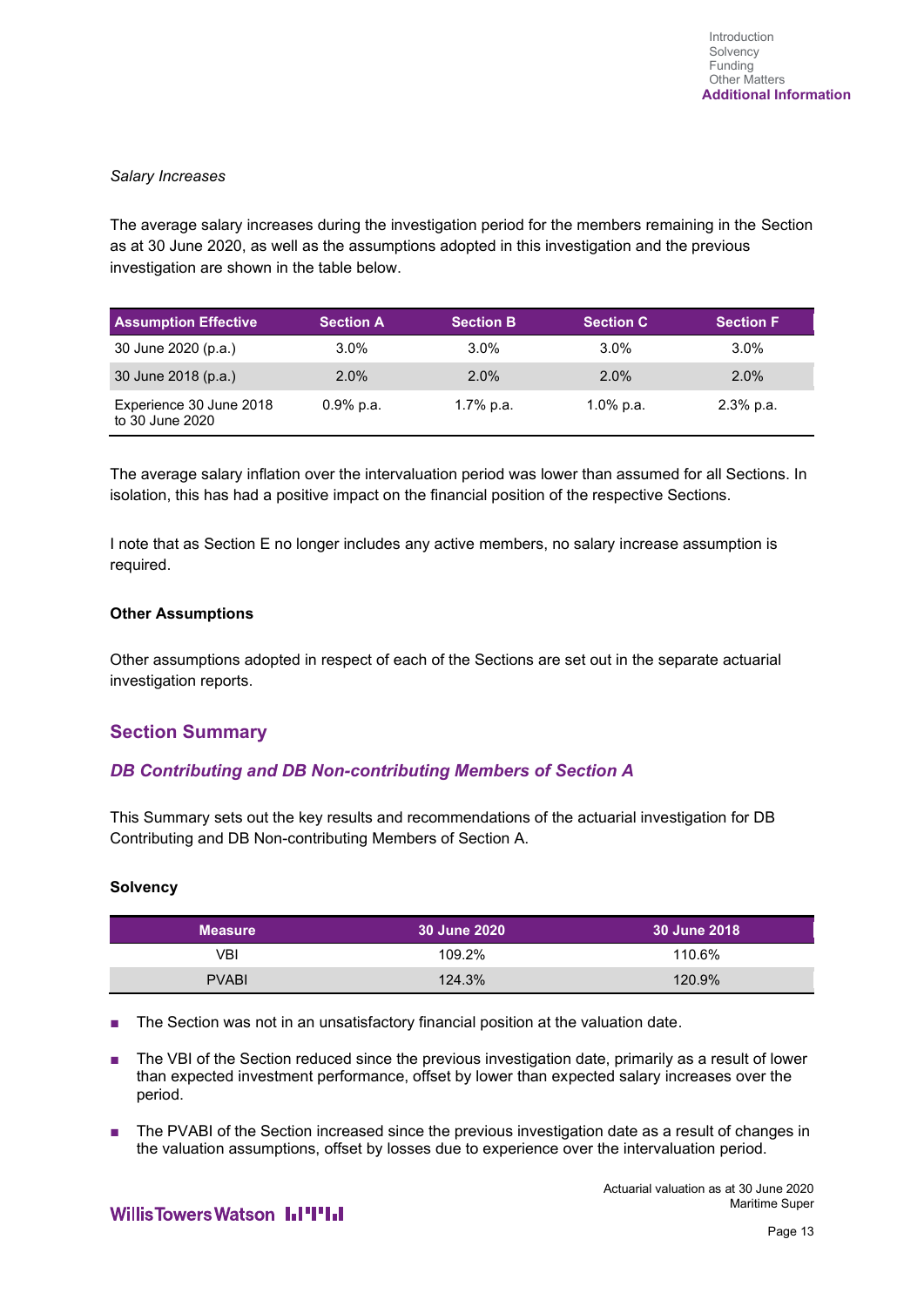■ In my opinion, at the valuation date, there is a high degree of probability that the Section will be able to pay the pensions as required under the governing rules.

#### **Funding**

- The Section had an actuarial surplus of \$4.4 million in respect of the long-term funding position at the valuation date.
- I recommend the Employers continue to contribute at the full rate of 12.6% of Classification Base Wage (CBW) for all Permanent Members and member contributions continue at 4.8% of CBW until a least 30 June 2023.
- Additionally, I recommend that the Trustee continues to maintain the defined benefit contingency funding component of the insurance reserve previously established for the purpose of meeting any emerging funding strain. The value of the defined benefit contingency funding component is currently maintained at \$5.2 million.

#### **Other matters**

- The assets in respect of Permanent Members are invested in the Fund's Growth MVP Option.
- In respect of pension assets, the Fund has an existing swap agreement with Goldman Sachs under which the Section's FTC and LTC pension liabilities have been substantially immunised. The Section also holds additional assets in respect of pensioners in the Fund's Cash Enhanced Option.

| Investment                   | Value as at 30 June 2020 |
|------------------------------|--------------------------|
| Growth MVP Option            | \$30,851,000             |
| Goldman Sachs Swap Agreement | \$4,502,000              |
| <b>Cash Enhanced Option</b>  | \$880,000                |
| Total                        | \$36,223,000             |

- In my opinion the investment strategy adopted by the Trustee is suitable for a Section of this type having regard to its financial position, the underlying liabilities and the capacity of the respective employers to meet any funding shortfall.
- In my opinion the 98% shortfall limit remains reasonable for the Section.
- I consider the current insurance arrangements adequate and recommend that the current arrangements be maintained.
- Finally, I recommend that the Trustee monitor the financial position quarterly, with results reviewed by the Actuary. The Trustee should also obtain a letter from the Actuary in the intervening years between regular investigations which reports to the Trustee on the vested benefit position of the Section.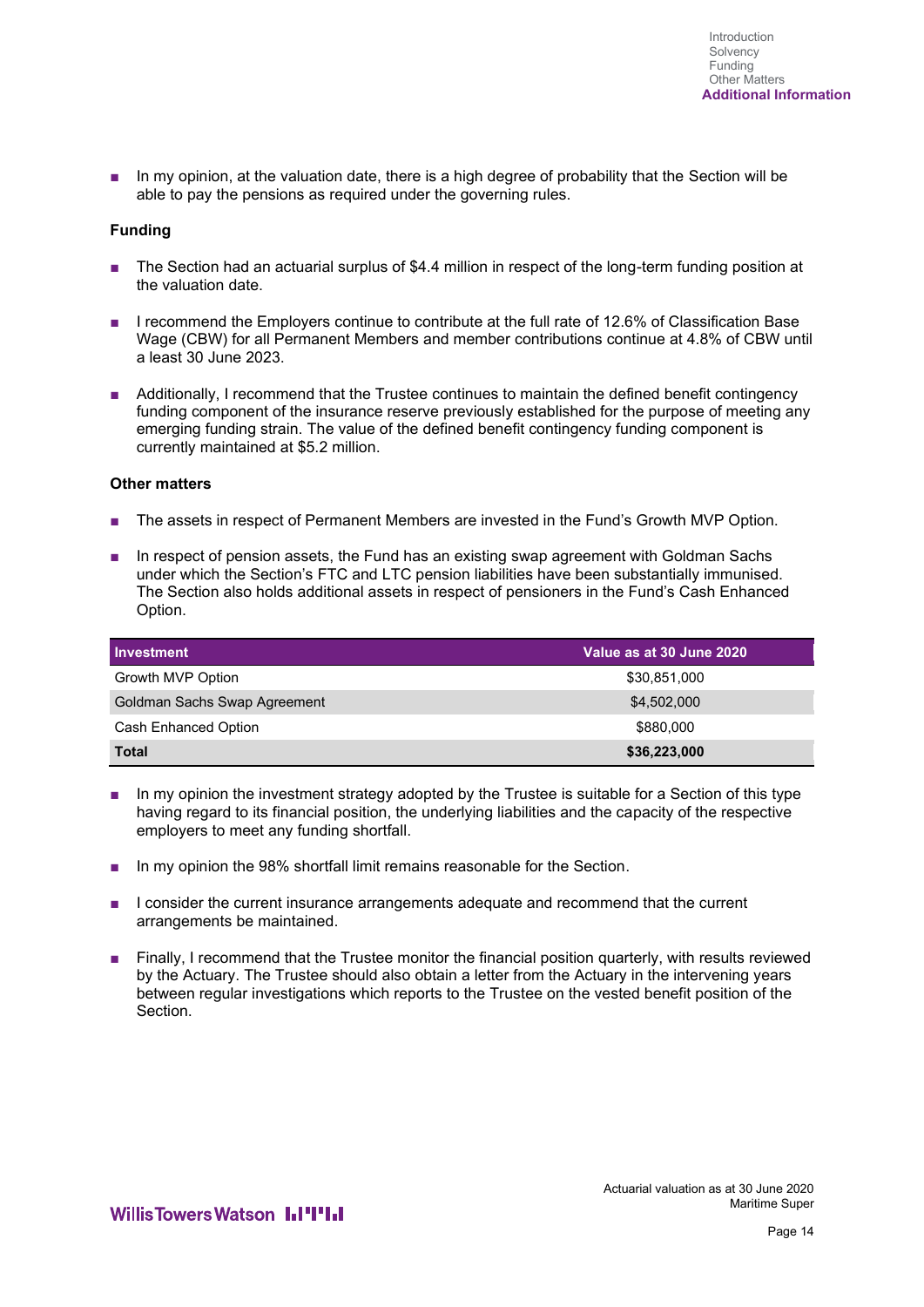## *Section B*

This Summary sets out the key results and recommendations of the actuarial investigation for Section B.

#### **Solvency**

| <b>Measure</b> | 30 June 2020 | 30 June 2018 |
|----------------|--------------|--------------|
| VBI            | 113.5%       | 108.7%       |
| <b>PVABI</b>   | 113.0%       | 108.5%       |

- The Section was not in an unsatisfactory financial position at the valuation date.
- The indices of the Section increased since the previous investigation date. This is primarily a result of positive experience of the Section since 30 June 2018, in particular the effects of the hedging program held by the Section, but also the relative stability of the Cash Enhanced investment returns compared to other options in which defined benefit members accumulation benefits are invested, and lower than expected salary increases over the period. The DB Reserve increased by 20% p.a. over the period from 30 June 2018 to 30 June 2020, of which approximately 1.5% p.a. was attributable to the returns on the Cash Enhanced investment option. The remaining increase in the DB Reserve was mostly attributable to the effects of the hedging program held by the **Section**

#### **Funding**

- I believe that there are no current requirements to make additional contributions above the standard contributions required for accumulation members.
- I have concluded that there is a high probability that the DB Reserve will provide for the DB guarantee over the next 10 years if no additional contributions are made to the DB Reserve. Over the next 10 years, the probability that the DB VBI is below 100% increases to 9% over 10 years.

#### **Other matters**

- The assets in respect of the DB Reserve are invested in the Fund's Cash Enhanced option.
- Additionally, the Section entered into a hedging program in August 2017 which has the intended aim of reducing the probability of the DB guarantee becoming more onerous than the DB Reserve.
- The assets held in respect of defined benefit Sub-fund members are invested in the investment options selected by members from the available choices.
- In my opinion the investment strategy adopted by the Trustee is suitable for a Section of this type having regard to its financial position, the underlying liabilities and the capacity of the respective employers to meet any funding shortfall.
- In my opinion the 98% shortfall limit remains reasonable for the Section.
- I consider the current insurance arrangements adequate and recommend that the current arrangements be maintained.
- Finally, I recommend that the Trustee monitor the financial position quarterly, with results reviewed by the Actuary. The Trustee should also obtain a letter from the Actuary in the intervening years between regular investigations which reports to the Trustee on the vested benefit position of the Section.

Actuarial valuation as at 30 June 2020 Maritime Super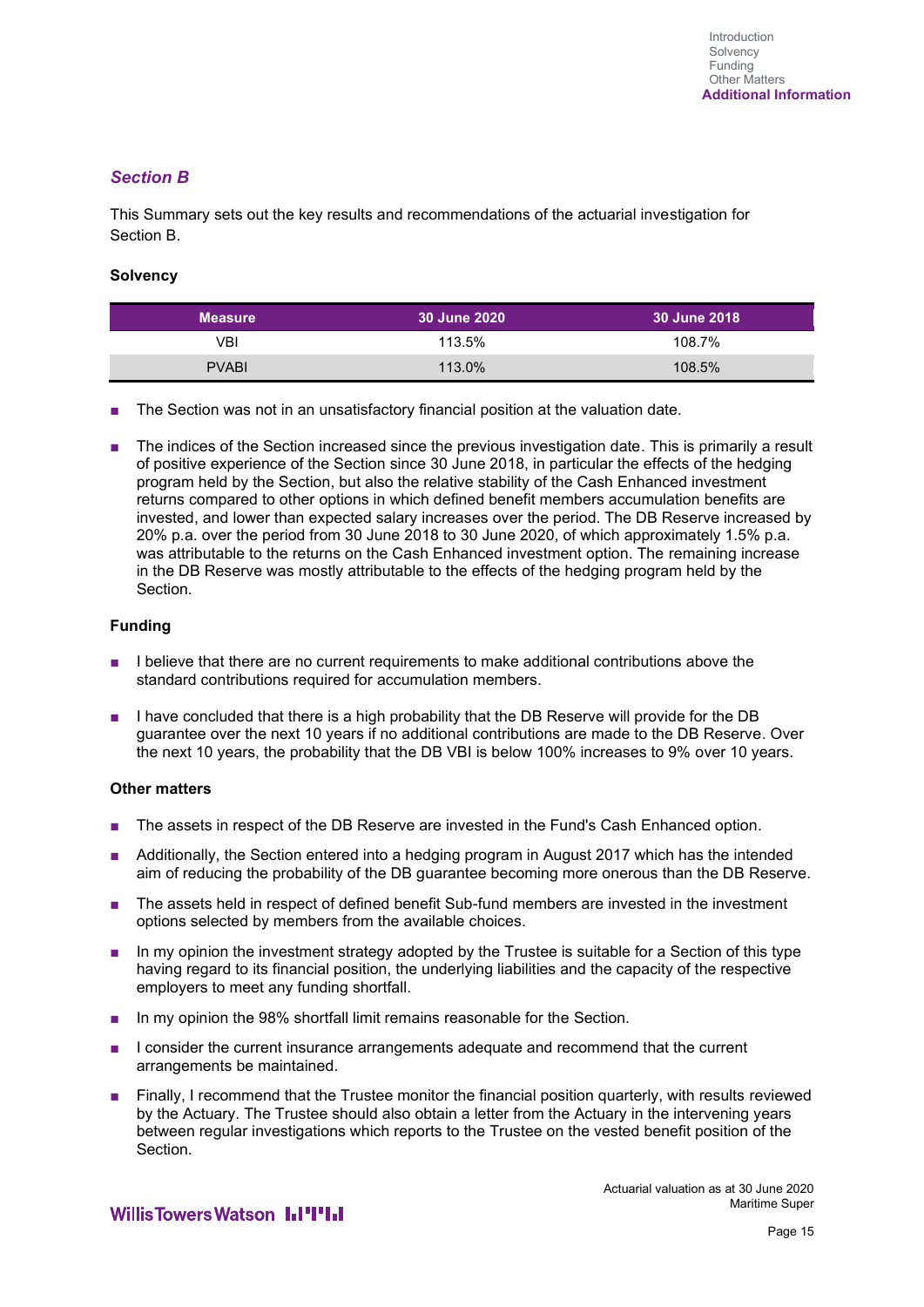## *Section C*

This Summary sets out the key results and recommendations of the actuarial investigation for Section C.

#### **Solvency**

| <b>Measure</b> | <b>30 June 2020</b> | 30 June 2018 |
|----------------|---------------------|--------------|
| VBI            | 104.9%              | 109.2%       |
| <b>PVABI</b>   | 104.8%              | 108.9%       |

- The Section was not in an unsatisfactory financial position at the valuation date.
- The indices of the Section reduced since the previous investigation date, primarily as a result of lower than expected investment performance, offset by lower than expected salary increases over the period.

### **Funding**

- I recommend that the following contributions are paid to the Section by the employer:
	- 15% of Salaries; plus
	- In respect of any exiting members with Employer consent for a retirement between ages 55 and 60, or as a consequence of retrenchment, an amount to maintain the financial position of the Sub-fund equal to the difference between the benefit paid and the vested benefit multiplied by the vested benefit index as measured at the most recent quarter end (if positive) plus contributions tax.
- In addition to the above contributions the employer is also required to pay a contribution of 3% of Salary for certain members which is to be credited to the member's 3% Accumulation Account.

#### **Other matters**

- The assets in respect of the Section are invested in the Fund's Growth MVP option.
- In my opinion the investment strategy adopted by the Trustee is suitable for a Section of this type having regard to its financial position, the underlying liabilities and the capacity of the respective employers to meet any funding shortfall.
- In my opinion the 98% shortfall limit remains reasonable for the Section.
- I consider the current insurance arrangements adequate and recommend that the current arrangements be maintained.
- Finally, I recommend that the Trustee monitor the financial position quarterly, with results reviewed by the Actuary. The Trustee should also obtain a letter from the Actuary in the intervening years between regular investigations which reports to the Trustee on the vested benefit position of the **Section**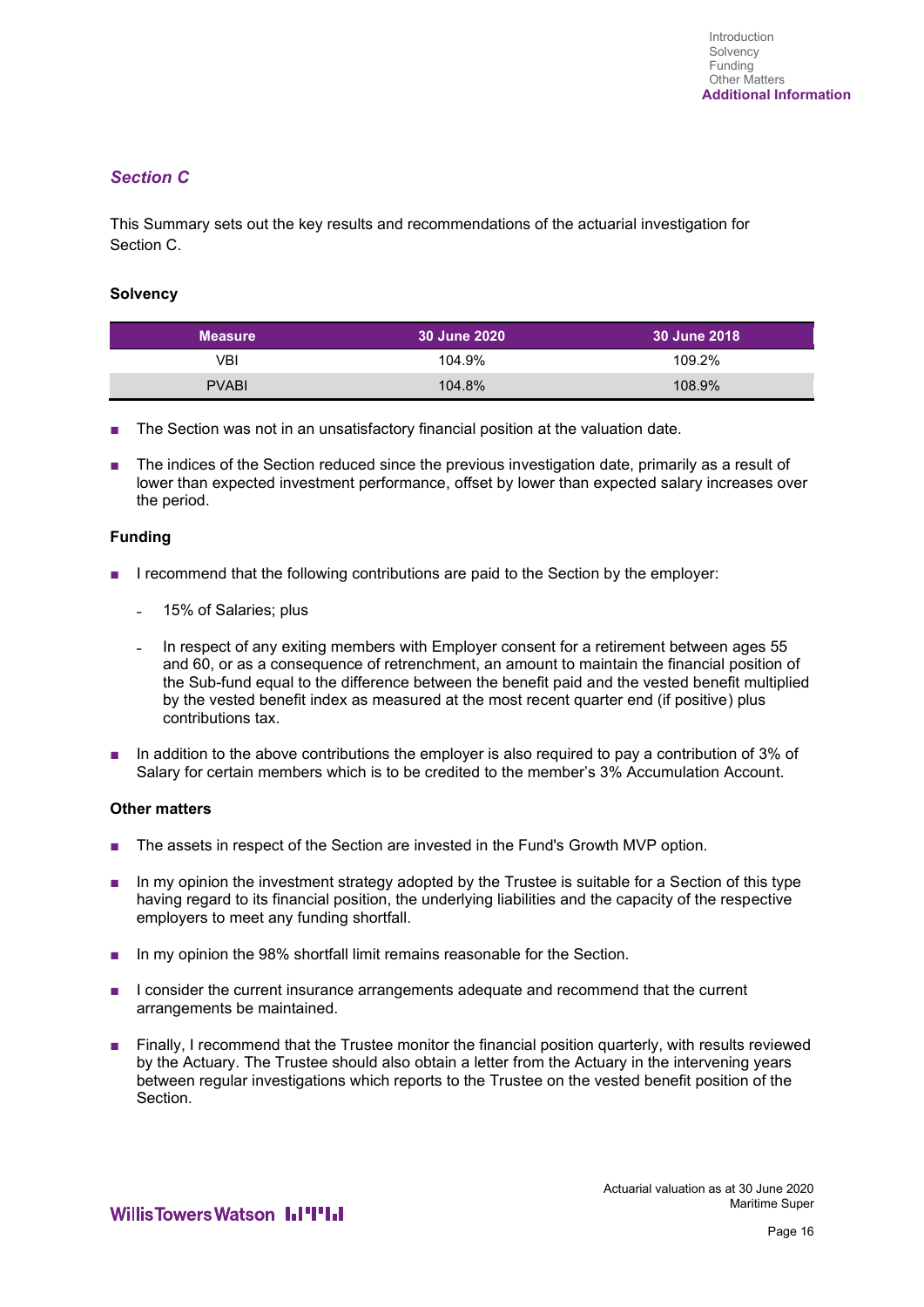## *Section E*

This Summary sets out the key results and recommendations of the actuarial investigation for Section E.

### **Solvency**

| <b>Measure</b> | 30 June 2020 | 30 June 2018 |
|----------------|--------------|--------------|
| VBI            | 101.2%       | 115.5%       |
| <b>PVABI</b>   | 101.2%       | 118.0%       |

- The Section was not in an unsatisfactory financial position at the valuation date.
- The indices of the Section reduced since the previous investigation date, primarily as a result of lower than expected investment performance, and higher than expected pension uptake over the period.
- The indices have increased by 4.6% as a result of assumption changes in isolation, which was more than offset by losses due to experience over the intervaluation period and the additional liability in respect of future administration expenses associated with paying the pension benefits, required under Professional Standard 400 issued by the Institute of Actuaries of Australia.
- I have simulated the Sub-fund's projected financial position over the remaining lifetime of the Sub-fund, allowing for actual returns experienced since 30 June 2020 and estimate a probability of 50% that the Sub-fund can pay all future expected pension payments for the remaining lifetimes of the current pensioner members, including reversion pensions. I am therefore unable to certify that there is a high degree of probability to pay pensions at their current levels.

### **Funding**

- Given the inherent uncertainty associated with the Section now that it consists of entirely lifetime pensioners, I recommend that the Trustee review the key funding policy for the Sub-fund to consider targeting a VBI of 105%, i.e. a 5% buffer, to act as a cushion against adverse investment and longevity experience. The strong results experienced since the valuation date are expected to have improved the Sub-fund's VBI to above 105% at the date of signing this report.
- I consider that no additional Employer contributions are required to meet the funding requirements of the Section at the current time.

### **Other matters**

- The assets in respect of the Section are invested in the Fund's Moderate option.
- In my opinion the investment strategy adopted by the Trustee is suitable for a Section of this type having regard to its financial position, the underlying liabilities and the capacity of the respective employers to meet any funding shortfall.
- I recommend the shortfall limit be increased from 97% to 100% since all members of the Section are now lifetime pensioners in payment. In practice, this higher shortfall limit means that action will need to be taken more promptly if the financial position of the Section deteriorates in the future, with an interim actuarial review required in the event the shortfall limit is breached.
- As there are no active members, the Section has no insurance arrangements with respect to defined benefits.